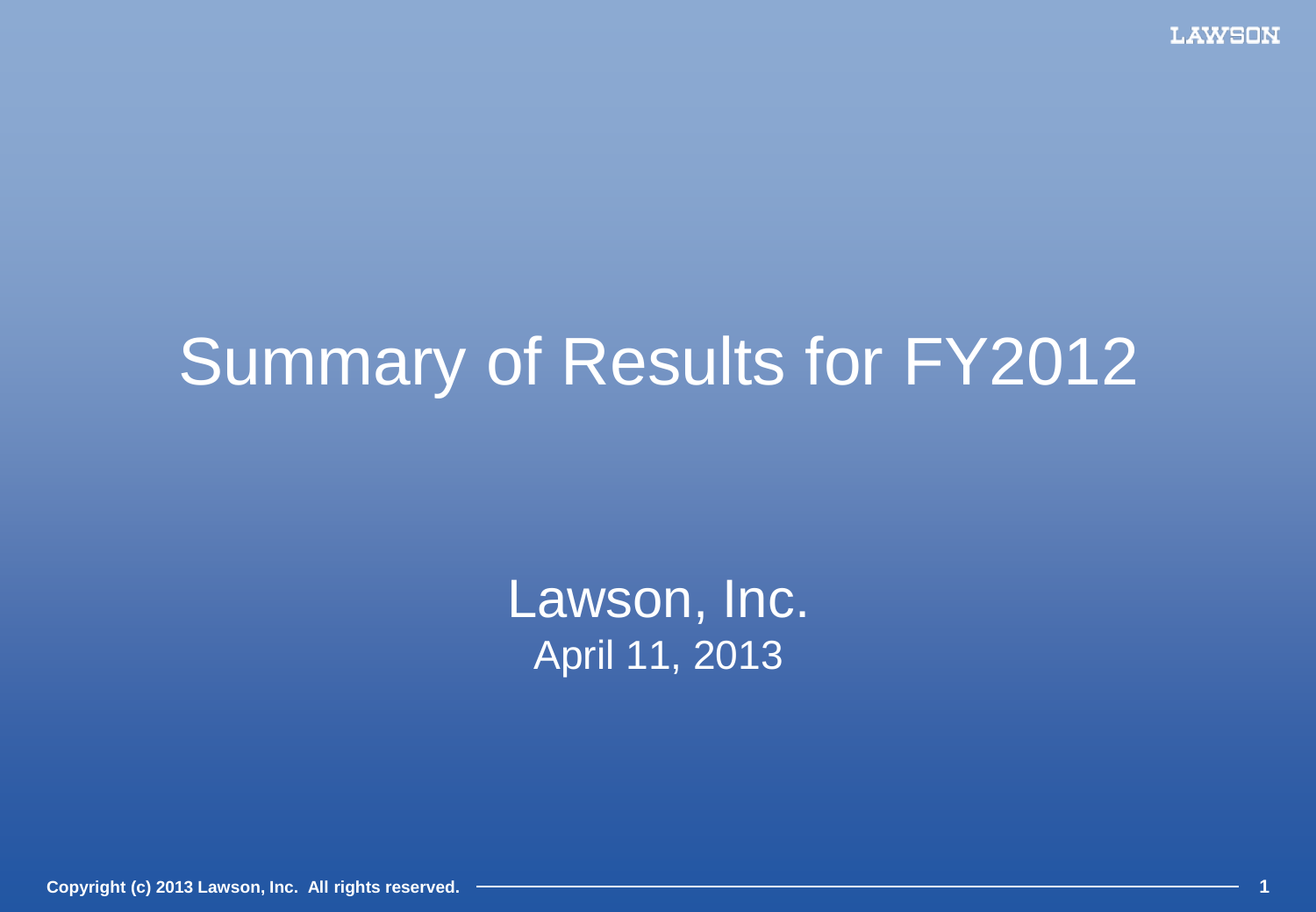# Financial Results for FY2012

## Katsuyuki Imada Chief Financial Officer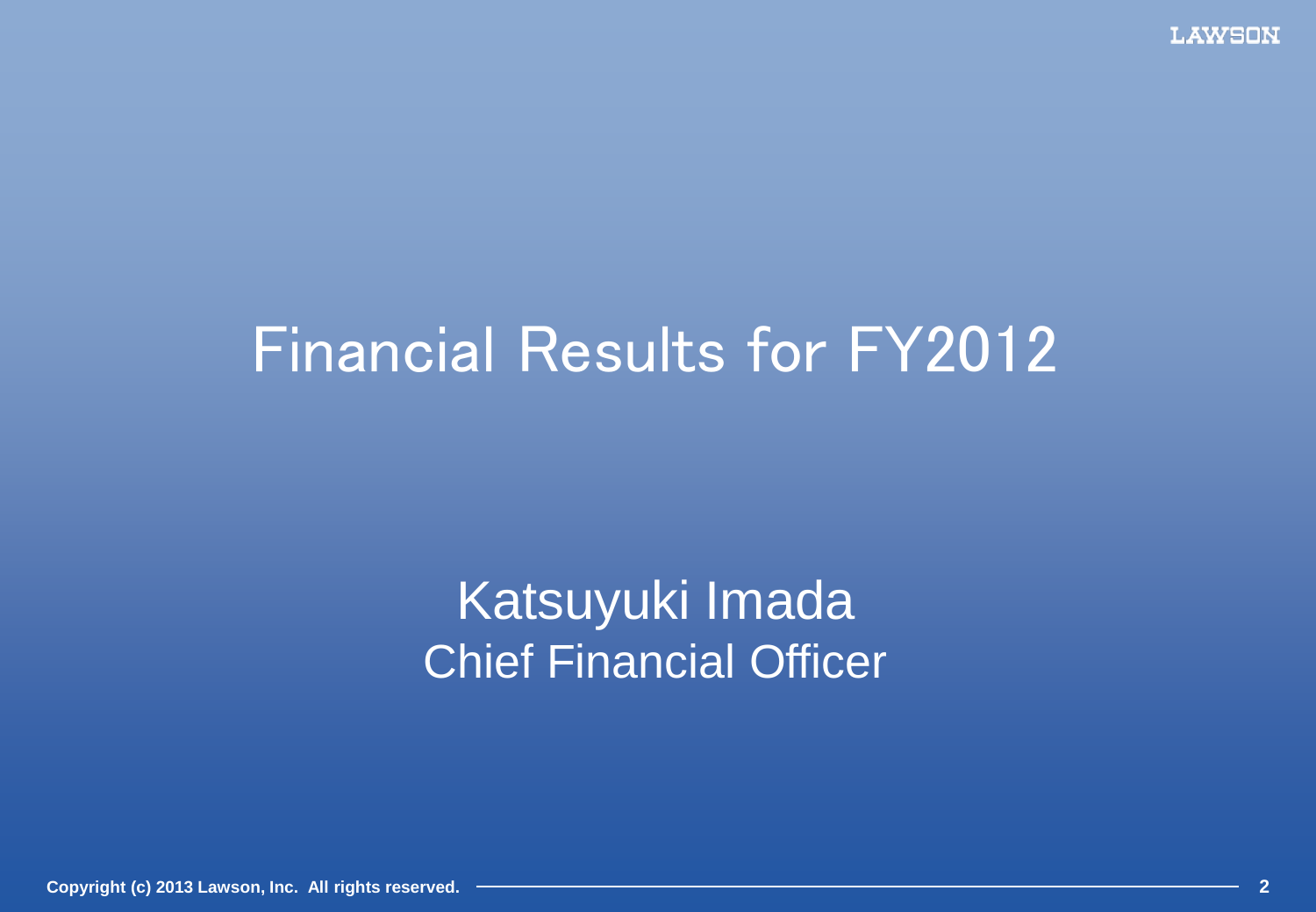### FY2012 Earnings Summary

|                                 | FY2010  | FY2011  |         | <b>FY2012</b> |                   |
|---------------------------------|---------|---------|---------|---------------|-------------------|
| (Consolidated: Billions of yen) | Actual  | Actual  | Actual  | YoY           | vs. Plan          |
| Net sales of all stores         | 1,682.8 | 1,825.8 | 1,906.5 | 104.4%        | 97.8%             |
| <b>Operating profit</b>         | 55.5    | 61.7    | 66.2    | 107.2%        | 100.4%            |
| Operating profit ratio          | 3.3%    | 3.4%    | 3.5%    | $+0.1%P$      | $+0.1%P$          |
| <b>Recurring profit</b>         | 54.5    | 61.7    | 65.9    | 106.8%        | 101.3%            |
| Net profit                      | 25.3    | 24.8    | 33.1    | 133.3%        | 99.3%             |
| EPS (Yen)                       | 254.61  | 249.17  | 332.20  | 133.3%        | 99.3%             |
| Dividend per share (Yen)        | 170     | 180     | 200     | $+20$         |                   |
| <b>ROE</b>                      | 12.8%   | 12.0%   | 15.2%   | $+3.2%P$      | $\triangle$ 0.1%P |
| Total no. of stores in Japan    | 9,994   | 10,457  | 11,130  | $+673$        | $+83$             |

Note: Change vs. the plan indicates comparison with the plan announced at the second quarter of FY2012.

- Consolidated operating profit exceeded the plan by 0.2 billion yen, and increased by 7.2% yoy. Expanded sales of over-the-counter fast foods and better markup for beverage and processed foods raised gross profit margin.
- **Consolidated net profit was less than the target by approx. 0.2 billion yen but greatly exceeded yoy by 33.3%.**

In addition to increasing operating profit, extraordinary loss decreased in the absence of asset retirement obligations which was accompanied by accounting system change and loss due to the disaster in FY2011.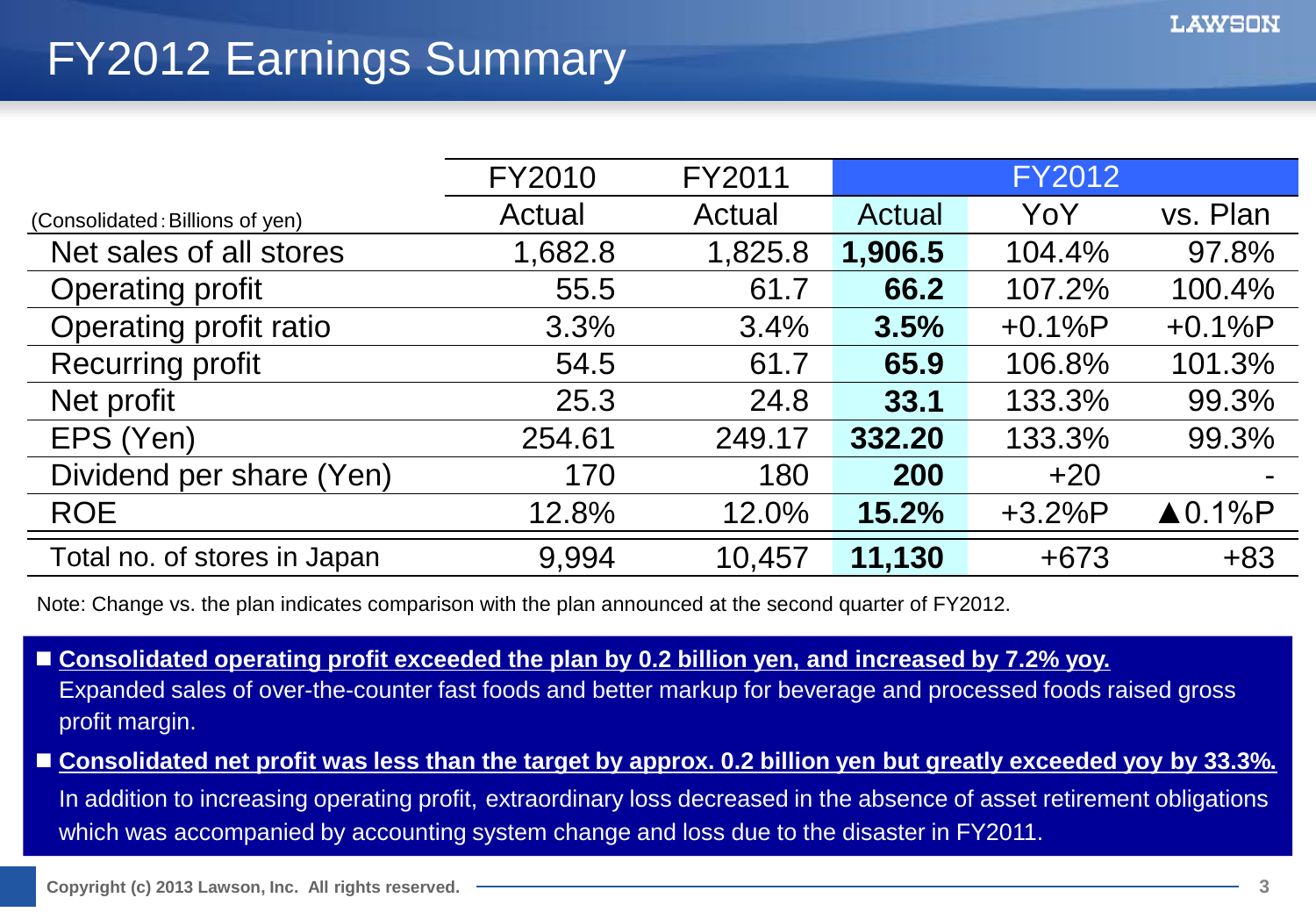### Existing Stores (Non-Consolidated)



- Existing store sales stayed 100% yoy despite a drop in cigarette sales (decrease approx. 1.0 percentage points), thanks to strong sales of over-the-counter fast foods with higher gross profit margin as well as delicatessen items and perishable foods enhanced to expand the customer base for women and seniors.
- Overall gross profit margin increased by 0.4pp yoy thanks to favorable sales in over-the-counter fast foods, processed foods and soft drinks. Excluding cigarettes, it reached 0.5pp increase yoy.
- As a result, existing store gross profit amounted to 101.2% yoy, exceeding the previous year.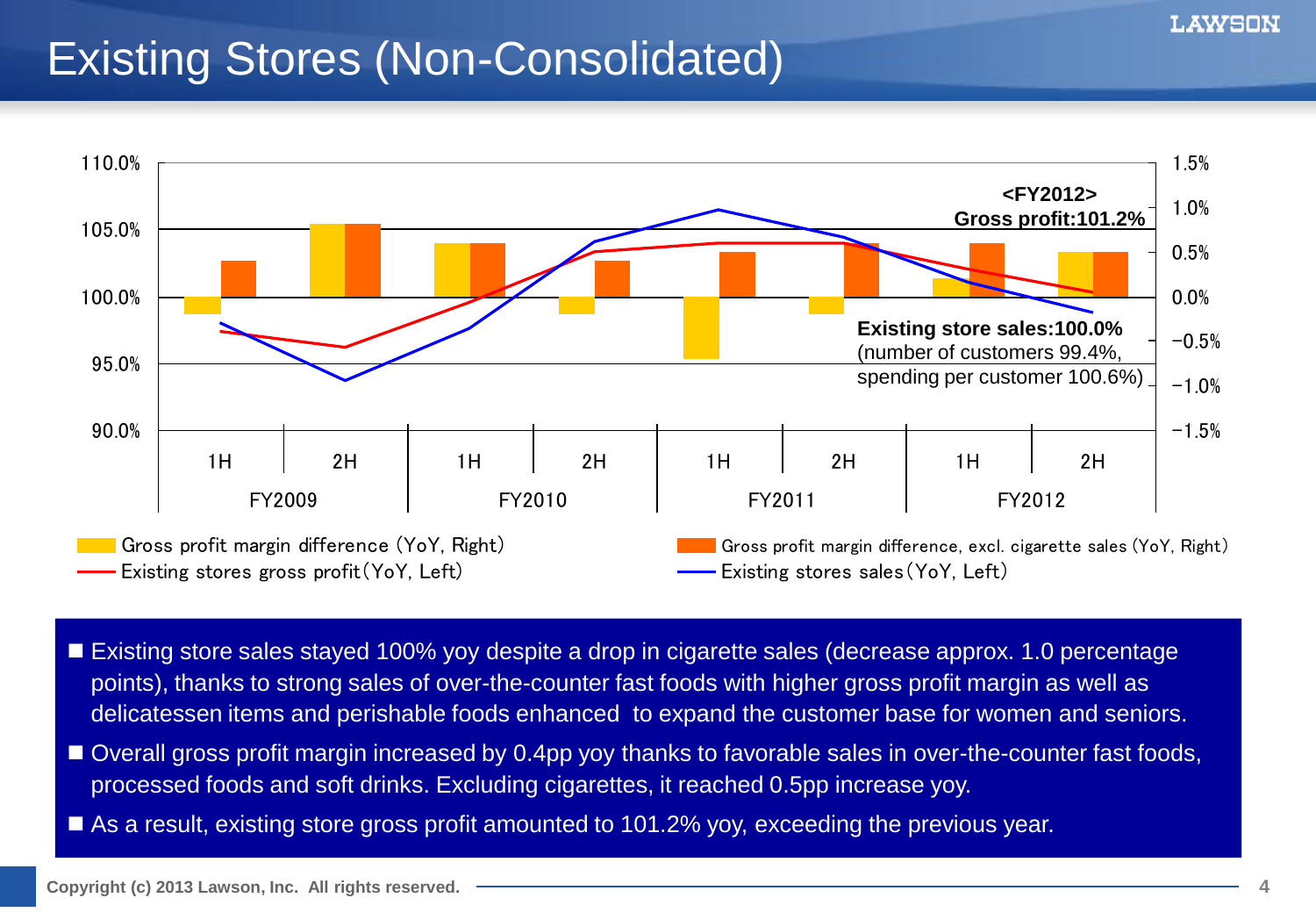### Store Opening (Non-Consolidated)



- Store opening proceeded basically as planed. (Net increase in stores and store opening in FY2012 includes approximately 120 stores in CVS Bay Area with renovated signs.)
- 64 less stores closed than planned thanks to leveraging the improvement of franchise owners' profitability as well as expansion of MO (Management Owner) system.
- Daily sales per new store decreased slightly yoy.
- Plan for FY2013 (Non-consolidated): 800 new openings, 400 closures to bring 400 net increase in stores.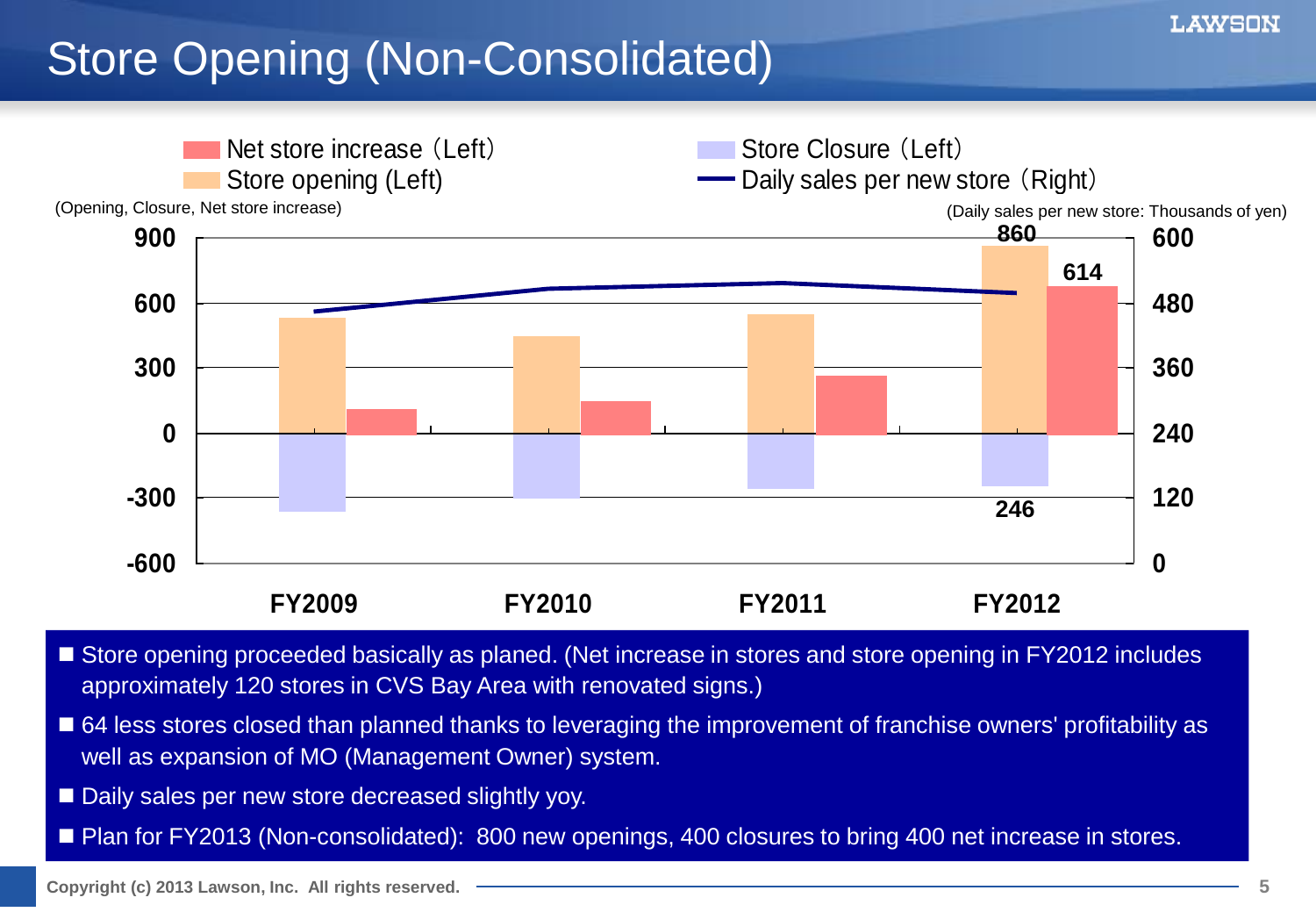### Key Components of SG&A Expenses

|                  |                                                                                                                                                                                                                                                                                                                                     | FY2011<br><b>FY2012</b> |                  | <b>FY2013</b> |                         |                                                                                                                                              |
|------------------|-------------------------------------------------------------------------------------------------------------------------------------------------------------------------------------------------------------------------------------------------------------------------------------------------------------------------------------|-------------------------|------------------|---------------|-------------------------|----------------------------------------------------------------------------------------------------------------------------------------------|
|                  | (Billions of yen)                                                                                                                                                                                                                                                                                                                   | Actual                  |                  | Actual        | Change                  | <b>Forecast</b>                                                                                                                              |
|                  | Selling, general & administrative expens                                                                                                                                                                                                                                                                                            | 188.1                   |                  | 198.7         | $+10.5$                 | Increase 5-10%                                                                                                                               |
| Non-consolidated | $\leq$ Major Strategic Expenses $>$                                                                                                                                                                                                                                                                                                 |                         |                  |               |                         |                                                                                                                                              |
|                  | Personnel expenses                                                                                                                                                                                                                                                                                                                  |                         | 35.8             | 34.9          | $\triangle$ 0.9         | Increase 0-5%                                                                                                                                |
|                  | <b>IT-related expenses</b>                                                                                                                                                                                                                                                                                                          |                         | 15.7             | 15.1          | $\triangle$ 0.6         | Increase 10-15%                                                                                                                              |
|                  | (Hardware leasing, software amortization, maintenance, etc.)                                                                                                                                                                                                                                                                        |                         |                  |               |                         |                                                                                                                                              |
|                  | Advertising and promotional expenses                                                                                                                                                                                                                                                                                                |                         | 11.1             | 10.6          | $\triangle$ 0.4         | Increase 10-15%                                                                                                                              |
|                  | <b>Consolidated SG&amp;A expenses</b>                                                                                                                                                                                                                                                                                               | 260.9                   |                  | 276.3         | $+15.3$                 | Increase 5-10%                                                                                                                               |
|                  |                                                                                                                                                                                                                                                                                                                                     |                         |                  |               |                         |                                                                                                                                              |
|                  | <b>Compared to Fiscal 2011</b>                                                                                                                                                                                                                                                                                                      |                         |                  |               | <b>Compared to Plan</b> |                                                                                                                                              |
| Non-consolidated | $\triangleright$ Advertising and promotional expenses were raised by<br>accepting co-sponsorship with SCI, our SCM-specialized<br>subsidiary. (excl. this co-sponsorship, it increased<br>substantially +16% yoy)<br>$\triangleright$ Net increase in stores as well as store remodeling<br>expense, etc. also raised the expenses. |                         | Non-consolidated |               | mentioned on the left.  | 2.5 billion yen less than planned<br>$\triangleright$ Advertising and promotional expenses were<br>raised due to co-sponsorship with SCI, as |

**Copyright (c) 2013 Lawson, Inc. All rights reserved. 6**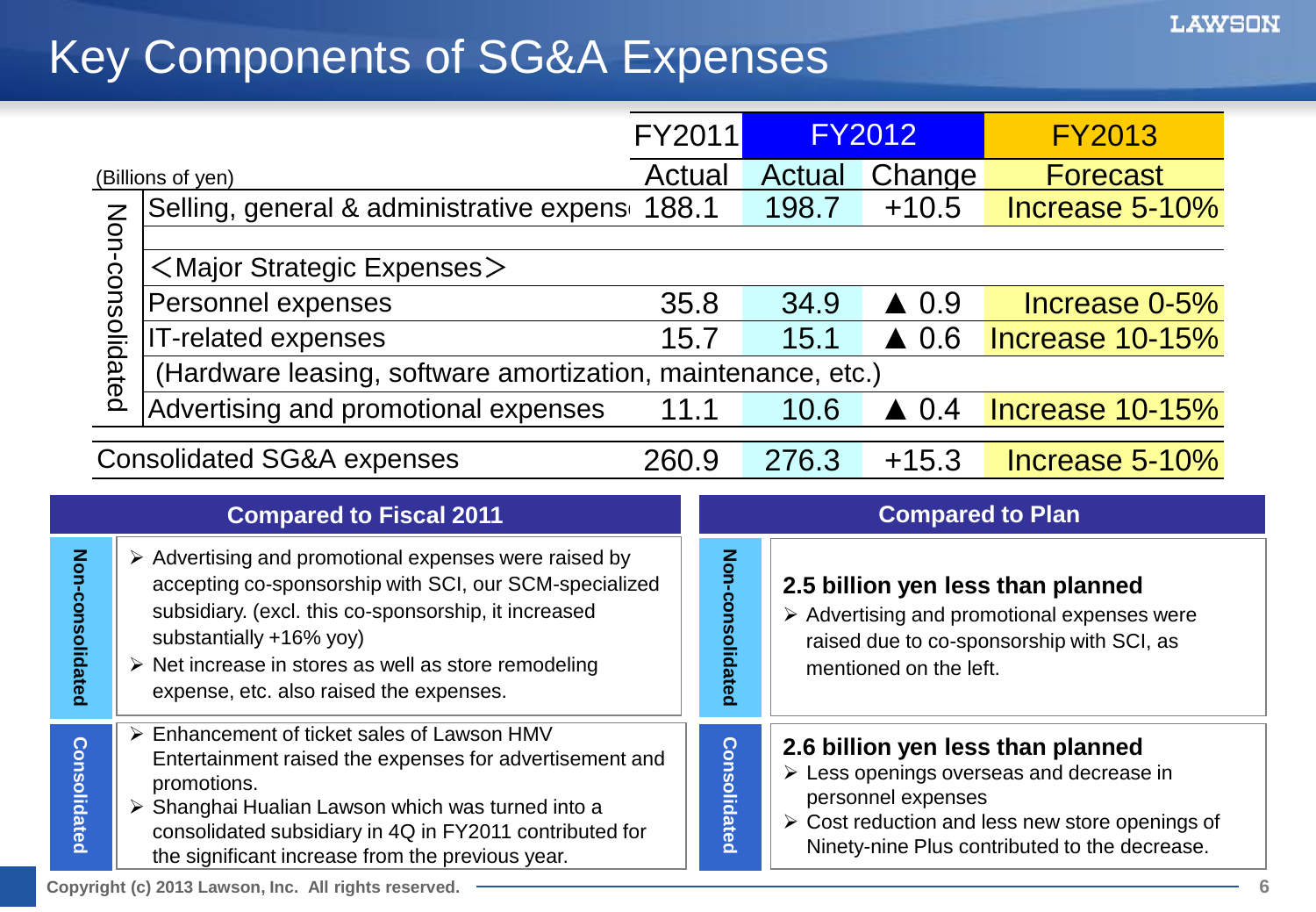|                                                                  |               |               | (Billions of yen) |                  |                  |
|------------------------------------------------------------------|---------------|---------------|-------------------|------------------|------------------|
| <operating major="" of="" profit="" subsidiaries=""></operating> | <b>FY2012</b> | <b>FY2013</b> |                   |                  |                  |
|                                                                  | FY-end        | Ownership     | Actual            | YoY change       | <b>Forecast</b>  |
| Ninety-nine Plus, Inc.                                           | Feb.          | 100.0%        | 2.08              | $+0.20$          | 2.90             |
| Lawson HMV Entertainment, Inc.                                   | Feb.          | 100.0%        | 2.44              | $+0.79$          | 2.80             |
| Chongqing Lawson, Inc.                                           | Dec.          | 100.0%        | $\triangle$ 0.67  | $\triangle$ 0.42 | $\triangle$ 0.80 |
| Shanghai Hualian Lawson, Inc.                                    | Dec.          | 85.0%         | $\triangle$ 0.57  | $\triangle$ 0.29 | $\triangle$ 1.10 |
| Lawson ATM Networks, Inc.                                        | Feb.          | 76.5%         | 4.75              | $+1.11$          | 5.40             |
| <b>Smart Kitchen, Inc.</b>                                       | Feb.          | 51.0%         | 0.27              | $\triangle$ 0.27 | 110              |

| <b>Ninety-nine Plus, Inc.</b>         | Operating profit grew thanks to growth of gross profit margin and reduction of cost.<br>Steady progress in conversion to franchise stores are in progress.   |
|---------------------------------------|--------------------------------------------------------------------------------------------------------------------------------------------------------------|
| <b>Lawson HMV Entertainment, Inc.</b> | Achieved profit increase with favorable ticket sales including big events thanks to<br>enhancement in the entertainment business.                            |
| <b>Subsidiaries in China</b>          | Profit decrease was due to China's unfavorable economic climate as well as upfront<br>investments for building consumer recognition.                         |
| <b>Lawson ATM Networks, Inc.</b>      | Profit increased due to increased number of transactions and ATM installation in line with<br>net growth in number of stores. Cost control also contributed. |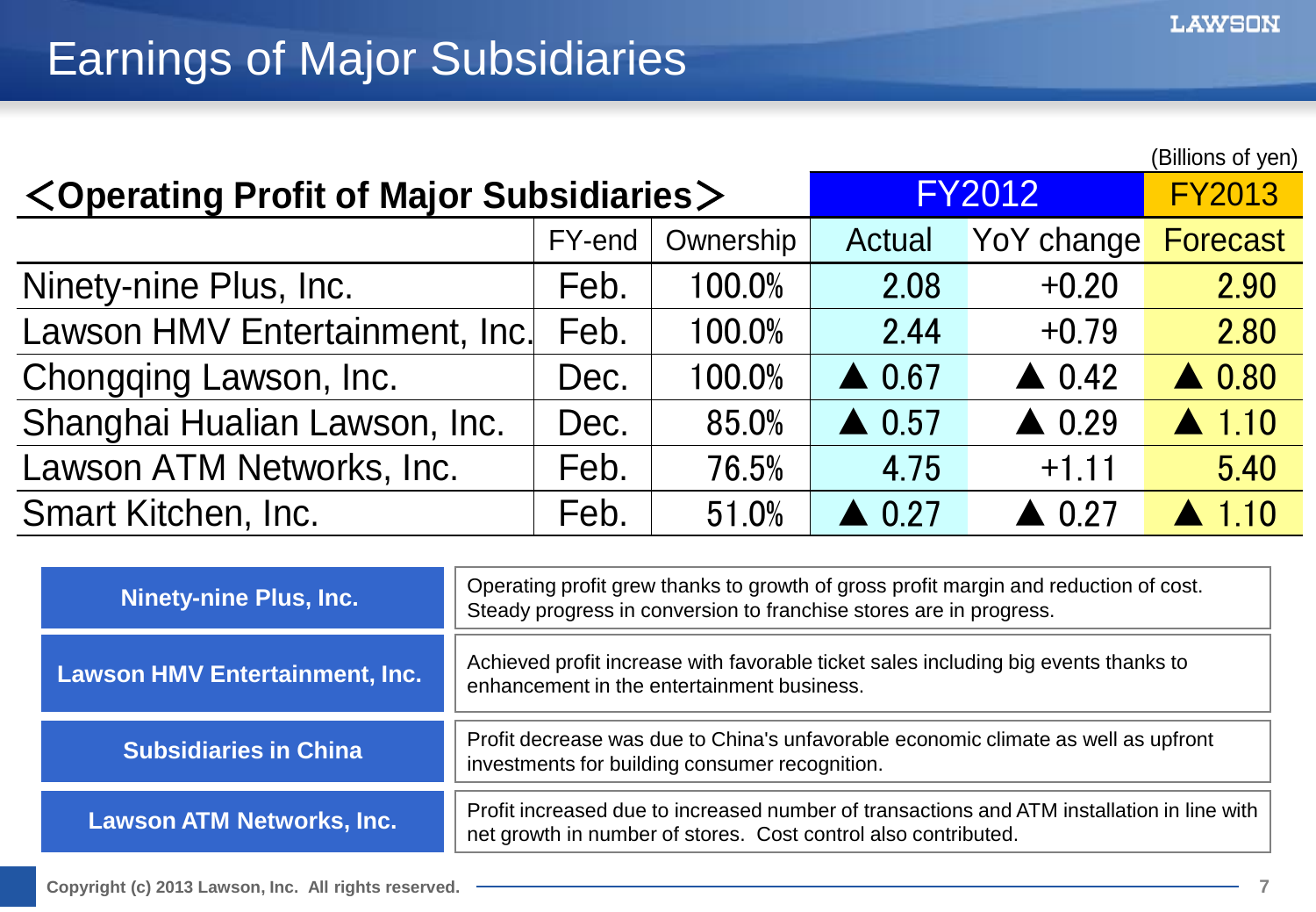## Cash Flows and Capital Expenditures (Consolidated)

| • Consolidated Capital Expenditures |        |                                        |                | (Billions of yen) |
|-------------------------------------|--------|----------------------------------------|----------------|-------------------|
|                                     | FY2010 | FY2011                                 | <b>FY2012</b>  | <b>FY2013</b>     |
|                                     | Actual | Actual                                 | Actual         | Plan              |
| New stores                          | 13.6   | 21.5                                   | 33.1           | 33.5              |
| <b>Existing stores</b>              | 8.9    | 10.2                                   | 8.7            | 15.0              |
| IT-related                          | 7.4    | 7.7                                    | 5.9            | 7.5               |
| Other                               | 1.0    | 0.6                                    | 3.2            | 5.0               |
| Subtotal for capital expenditures   | 31.0   | 40.2                                   | 51.0           | 61.0              |
| Depreciation and amortization       | 33.0   | 37.8                                   | 43.8           | 49.8              |
| .                                   |        | $\Gamma$ $\Lambda$ $\Lambda$ $\Lambda$ | <b>FVIAAIA</b> |                   |

| ● Consolidated Cash flows                  | FY2010                | FY2011                | <b>FY2012</b>    | <b>FY2013</b>            |
|--------------------------------------------|-----------------------|-----------------------|------------------|--------------------------|
|                                            | Actual                | Actual                | Actual           | <b>Forecast</b>          |
| Cash flows from operating activities       | 72.2                  | 86.3                  | 85.1             | Approx. 85.0             |
| Cash flows from investing activities       | $\triangle$ 30.5      | $\triangle$ 52.9      | $\triangle$ 54.1 | Approx. $\triangle 65.0$ |
| Free cash flows                            | 41.6                  | 33.4                  | 30.9             | Approx. 20.0             |
| Cash flows from financing activities       | $\triangle$ 28.7      | $\triangle$ 27.5      | $\triangle$ 31.9 | Approx. $\triangle 35.0$ |
| (Cash dividends paid)                      | $\blacktriangle$ 16.4 | $\blacktriangle$ 17.1 | $\triangle$ 19.2 | $\triangle$ 20.5         |
| Cash and cash equivalents at end of period | 67.7                  | 73.6                  | 72.7             |                          |

**Cash flows from investing activities increased in FY2013 because of enhancement of existing stores.**

**LAWSON**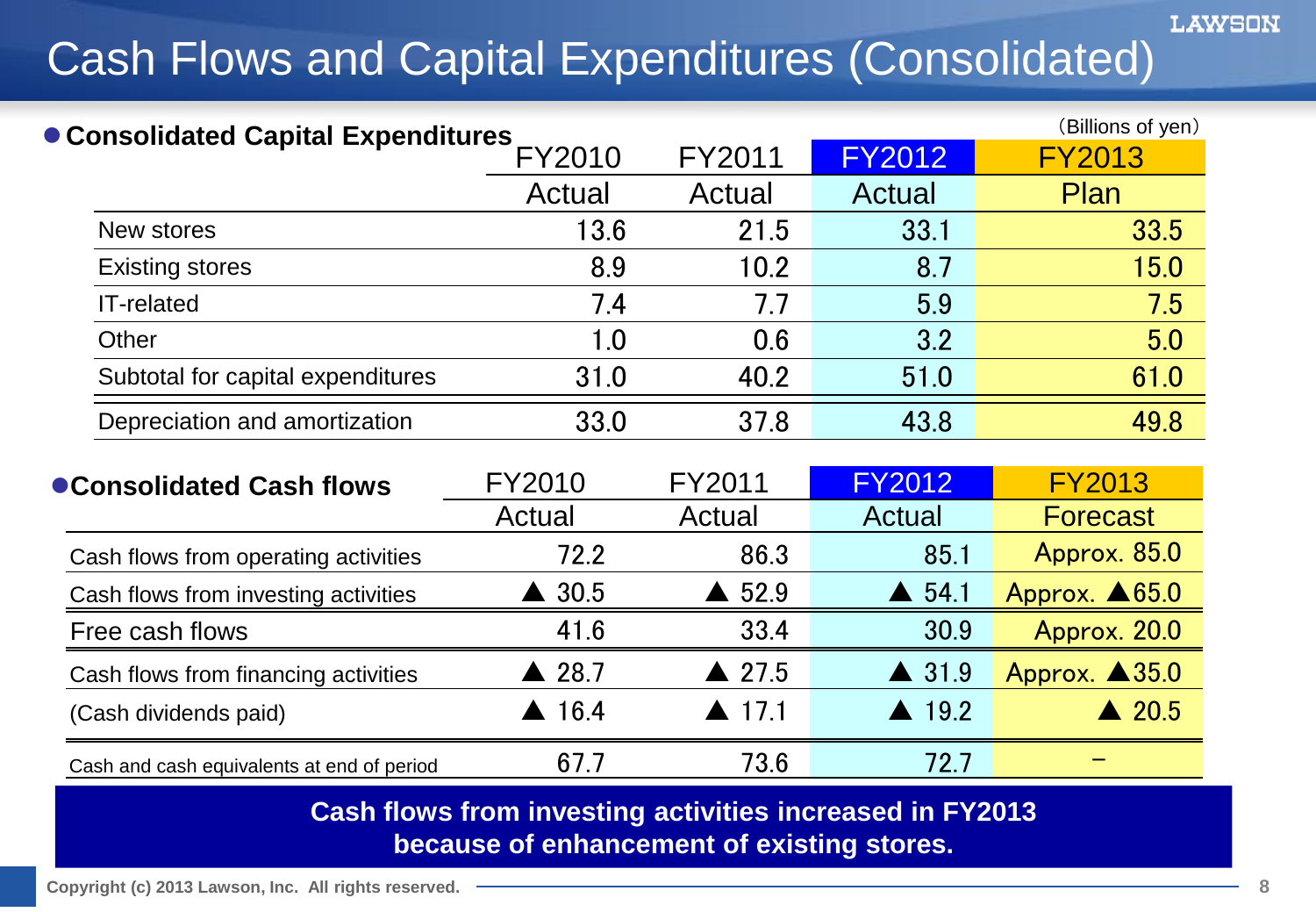### FY2013 Company Forecast (Consolidated)

| (Billions of yen)                                          | Actual   | Actual   | <b>Plan</b> | YoY      |
|------------------------------------------------------------|----------|----------|-------------|----------|
| Net sales of all stores                                    | 1,825.8  | 1,906.5  | 2,022.0     | 106.1%   |
| <b>Operating profit</b>                                    | 61.7     | 66.2     | 70.0        | 105.7%   |
| Operating profit ratio                                     | 3.4%     | 3.5%     | 3.5%        | 0.0%P    |
| <b>Recurring profit</b>                                    | 61.7     | 65.9     | 68.4        | 103.8%   |
| Net profit                                                 | 24.8     | 33.1     | 35.9        | 108.2%   |
| EPS(Yen)                                                   | 249.17   | 332.20   | 359.38      | 108.2%   |
| Dividend per share (Yen)                                   | 180      | 200      | 210         | $+10$    |
| <b>ROE</b>                                                 | 12.0%    | 15.2%    | 15.3%       | $+0.1%P$ |
| Total no. of stores in Japan                               | 10,457   | 11,130   | 11,550      | $+420$   |
| (Non-consolidated)                                         |          |          |             |          |
| Gross profit at existing stores (YoY)                      | 104.0%   | 101.2%   | 101.5%      | $+0.3%P$ |
| Net sales at existing stores (YoY)                         | 105.4%   | 100.0%   | 100.0%      | 0.0%P    |
| Gross profit margin ratio                                  | 30.1%    | 30.5%    | 31.0%       | $+0.5%P$ |
| Gross profit margin difference excl. cigarette sales (YoY) | $+0.5%P$ | $+0.5%P$ | $+0.5%P$    | 0.0%P    |

- **For 11 consecutive years we have continuously grown operating profit and in FY2013, we plan to continue** growth in overall convenience store business in Japan despite upfront investments in overseas operation and home convenience business.
- ROE target in FY2013 is 15.3%.

**Copyright (c) 2013 Lawson, Inc. All rights reserved. 9**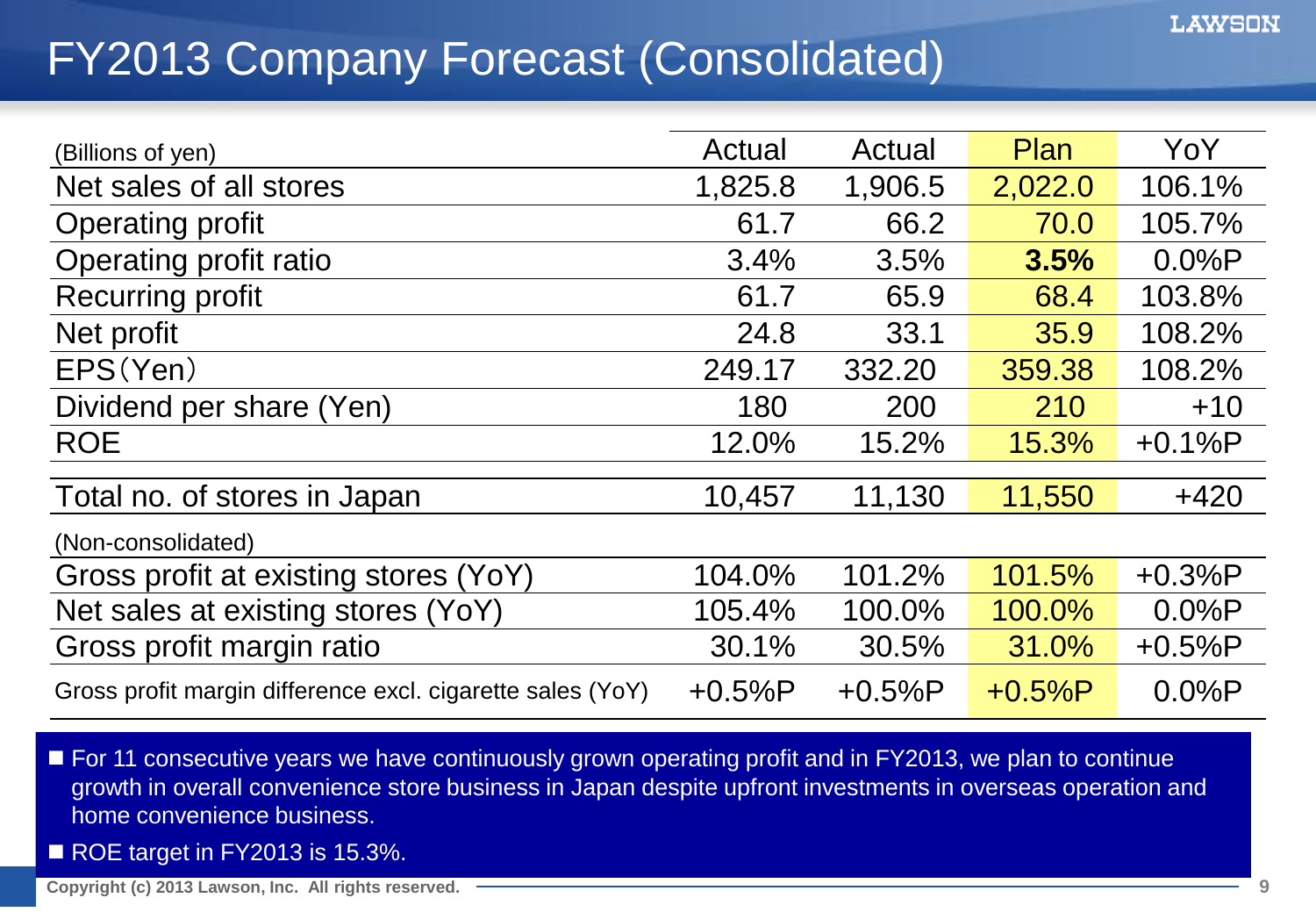# Operating Strategy of Lawson

## Genichi Tamatsuka Chief Operating Officer

**Copyright (c) 2013 Lawson, Inc. All rights reserved. 10**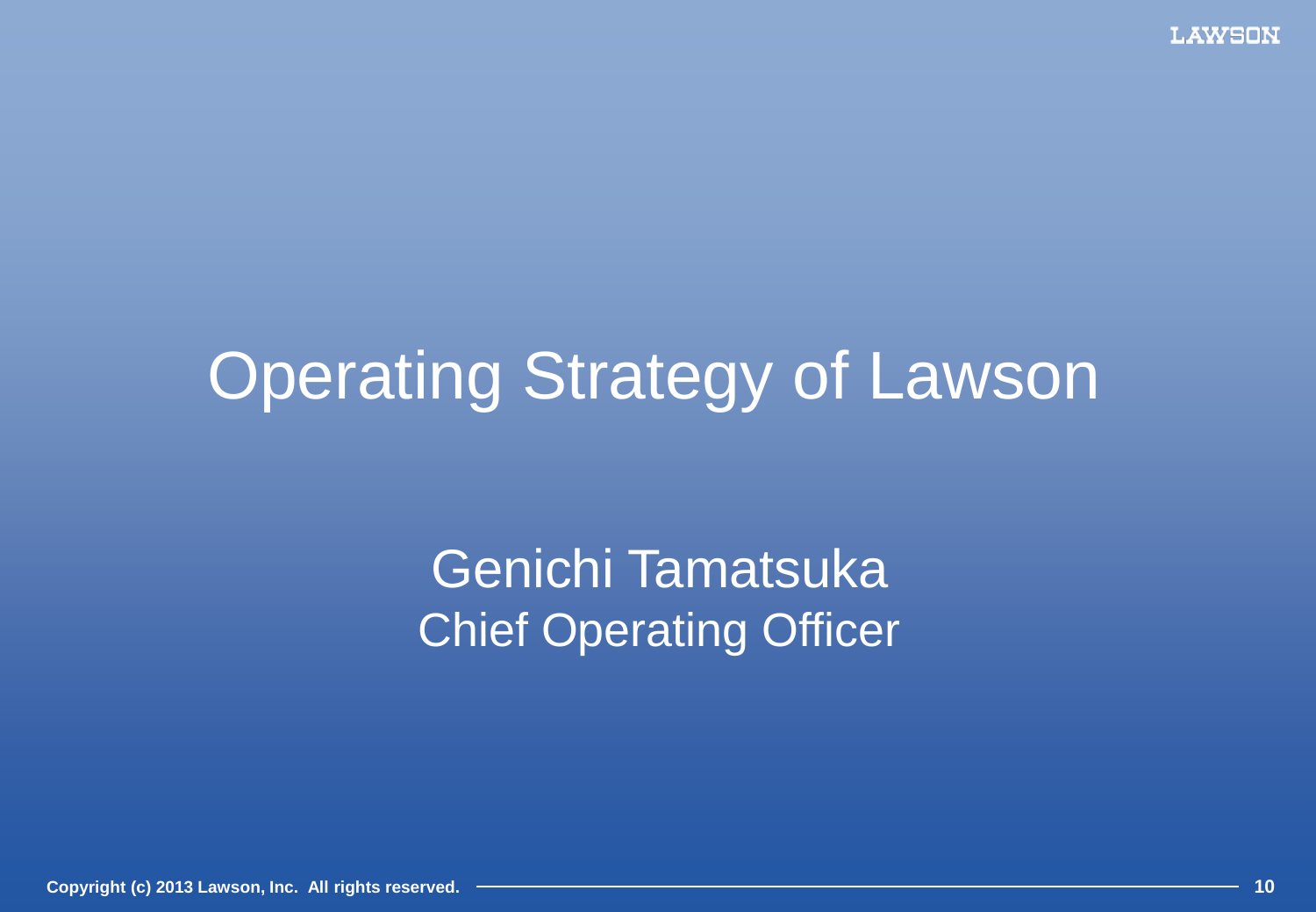#### **Topics**

- Expanding customer base action and progress
	- Fresh food-type convenience store
	- MACHI café
	- Enhance Customer Relationship Management (CRM) and Supply Chain Management (SCM)
		- Loyalty program, Ponta card data utilization
		- SCM reform
- Progress for improvement of gross profit margin
- Investments in overseas operation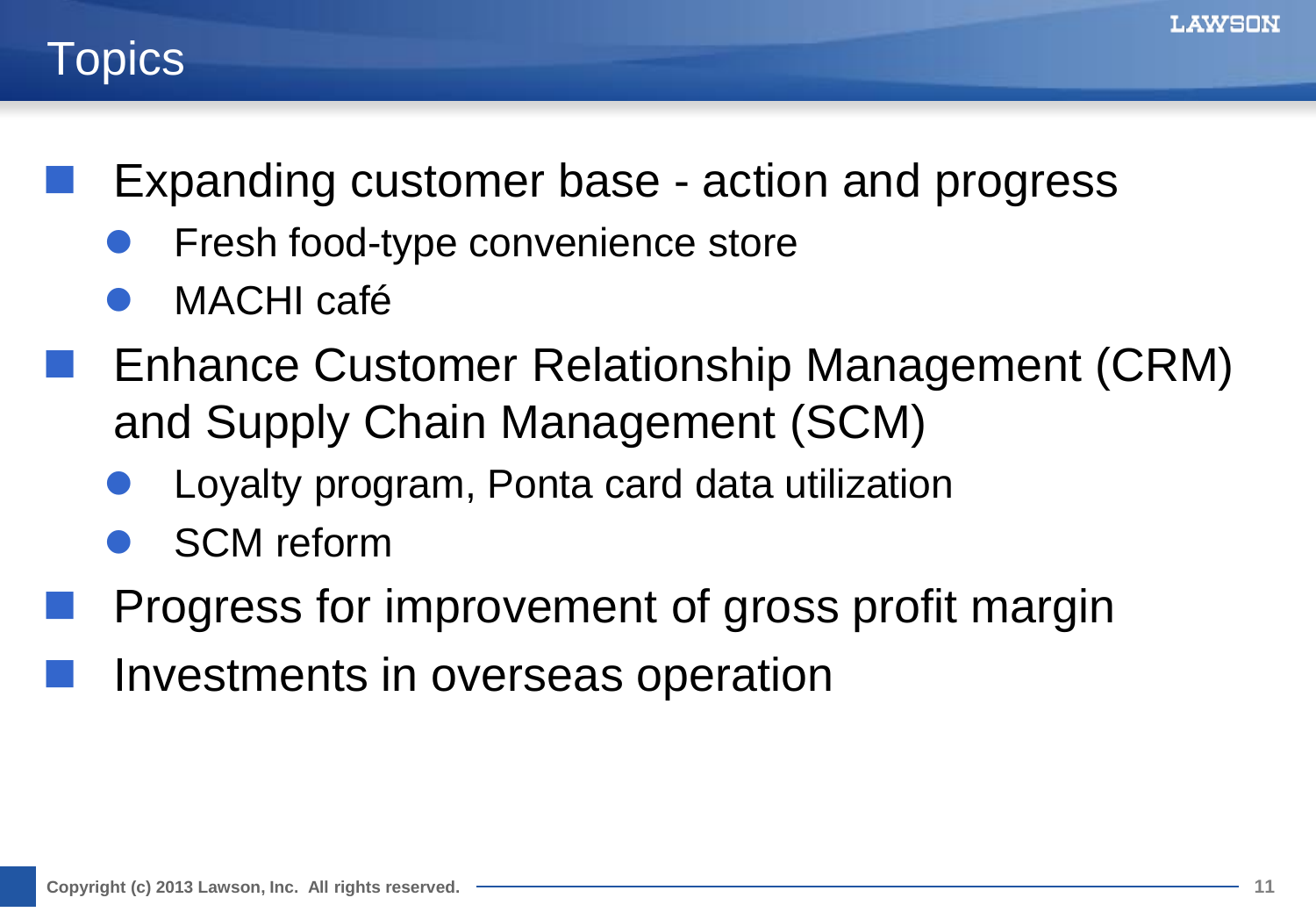#### **LAWSON** Enhance Image of LAWSON as Fresh food-type CVS



Note: The number of LAWSON STORE100 stores includes the former SHOP99 stores. The number of fresh food-type LAWSON stores at the end of fiscal 2011 includes those with three rows of shelves in addition to the former hybrid type (with one line of gondola shelving.)

#### **A year-on-year increase for fresh food-type CVS exceeded 1,400 in FY2012**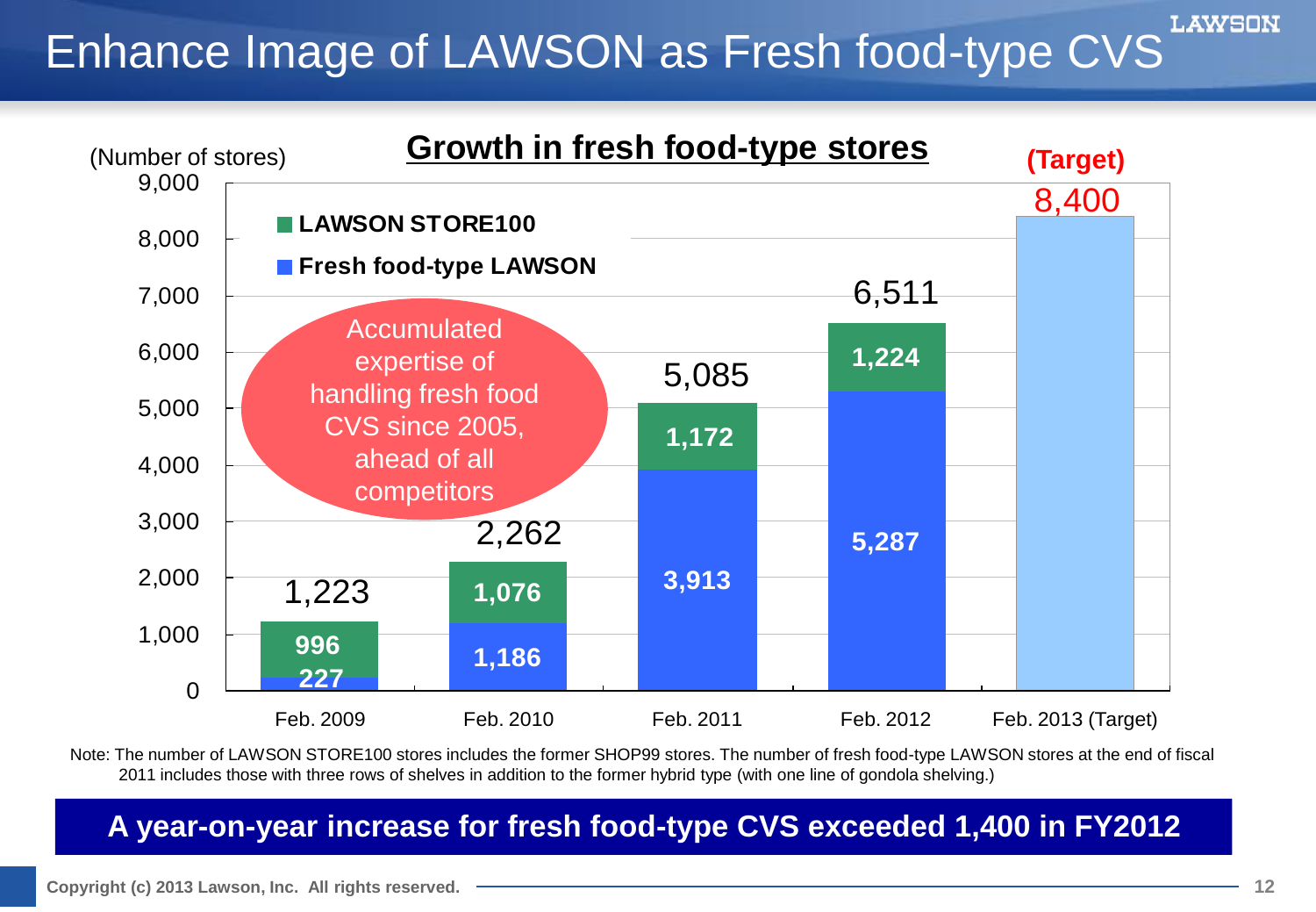### Attract More Customers

#### **Ratio of senior customers in FY2012**

**(based on average purchase amount by store)**



Note: Based on the percentage of seniors in Ponta card customers' purchase amount, the total amount of purchase at 8,775 stores which existed as of Feb. 2012.)

#### **Steadily expanding customer base after remodeling to fresh-foods type convenience stores**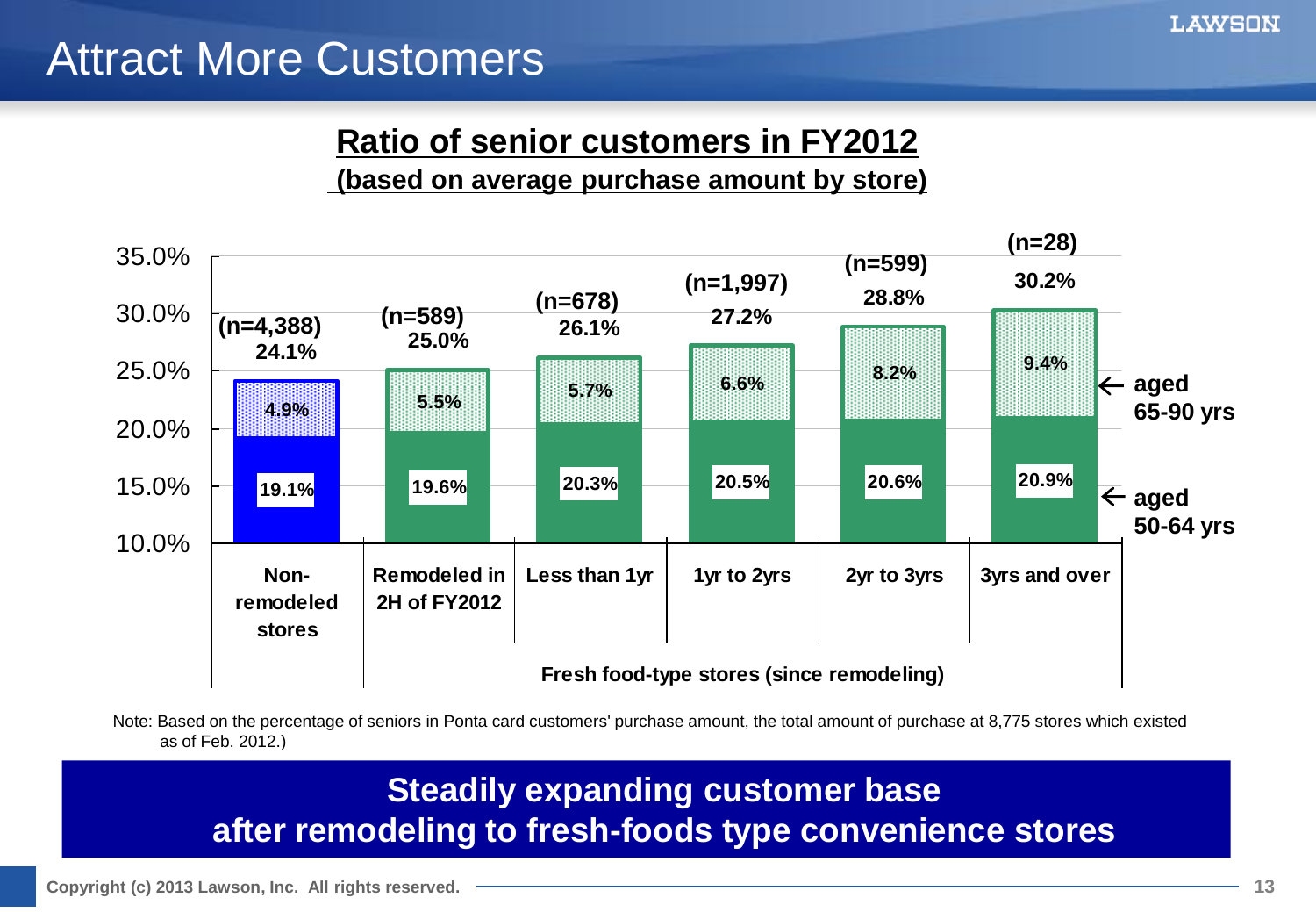### Respond to Customers' Potential Needs

#### **Customers buying perishable foods vs. Not buying perishable foods**



#### **2.1 times visits**

Period: Feb 1- Feb. 28, 2013 / Area: North Kanto / Sampled: 117 stores

**Customers buying perishable foods turned out to be loyal customers – they spend 2.5 times more.**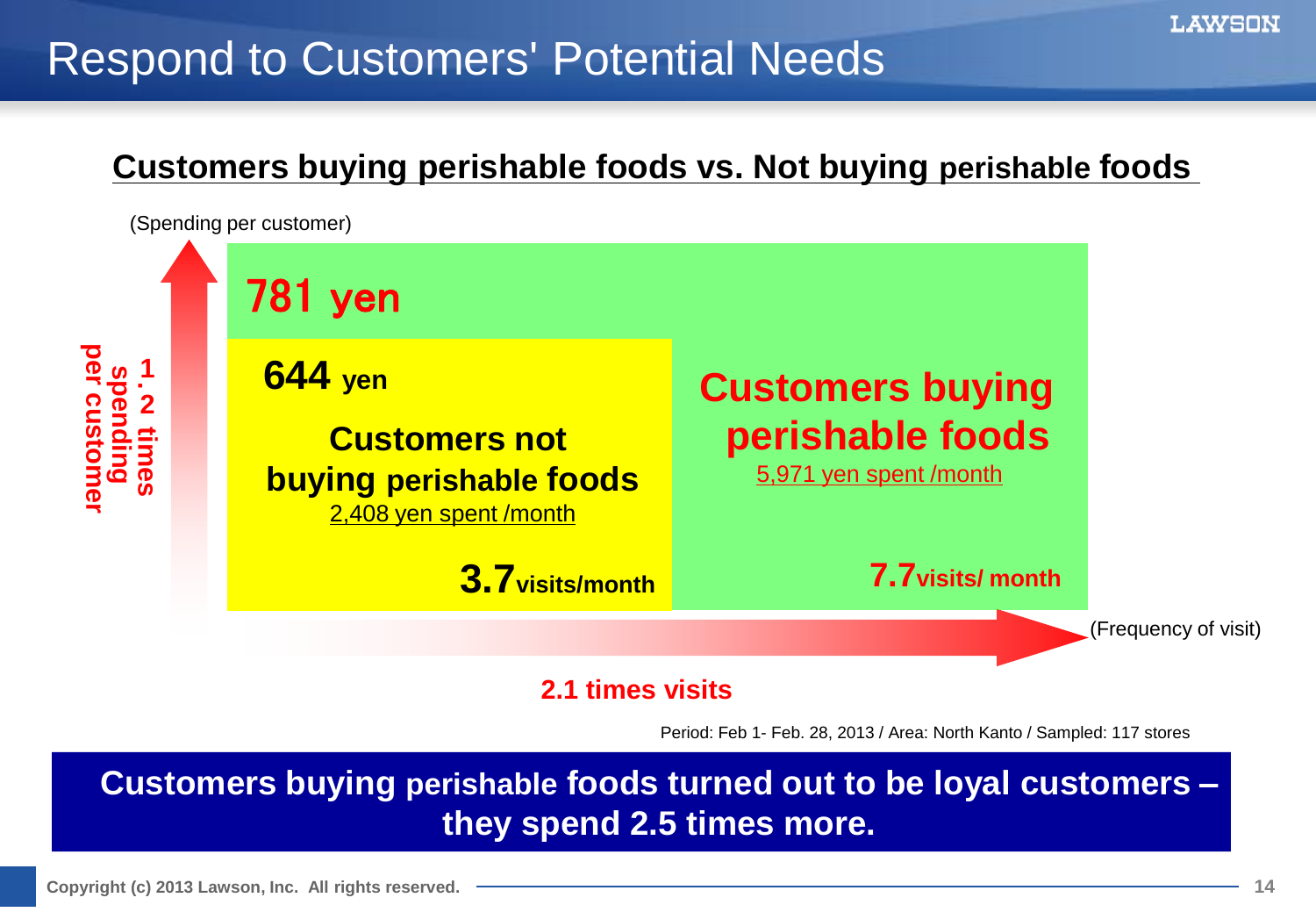### MACHI café as Hospitality Tool for Customers



#### **Only stores meeting our quality standards have been installed**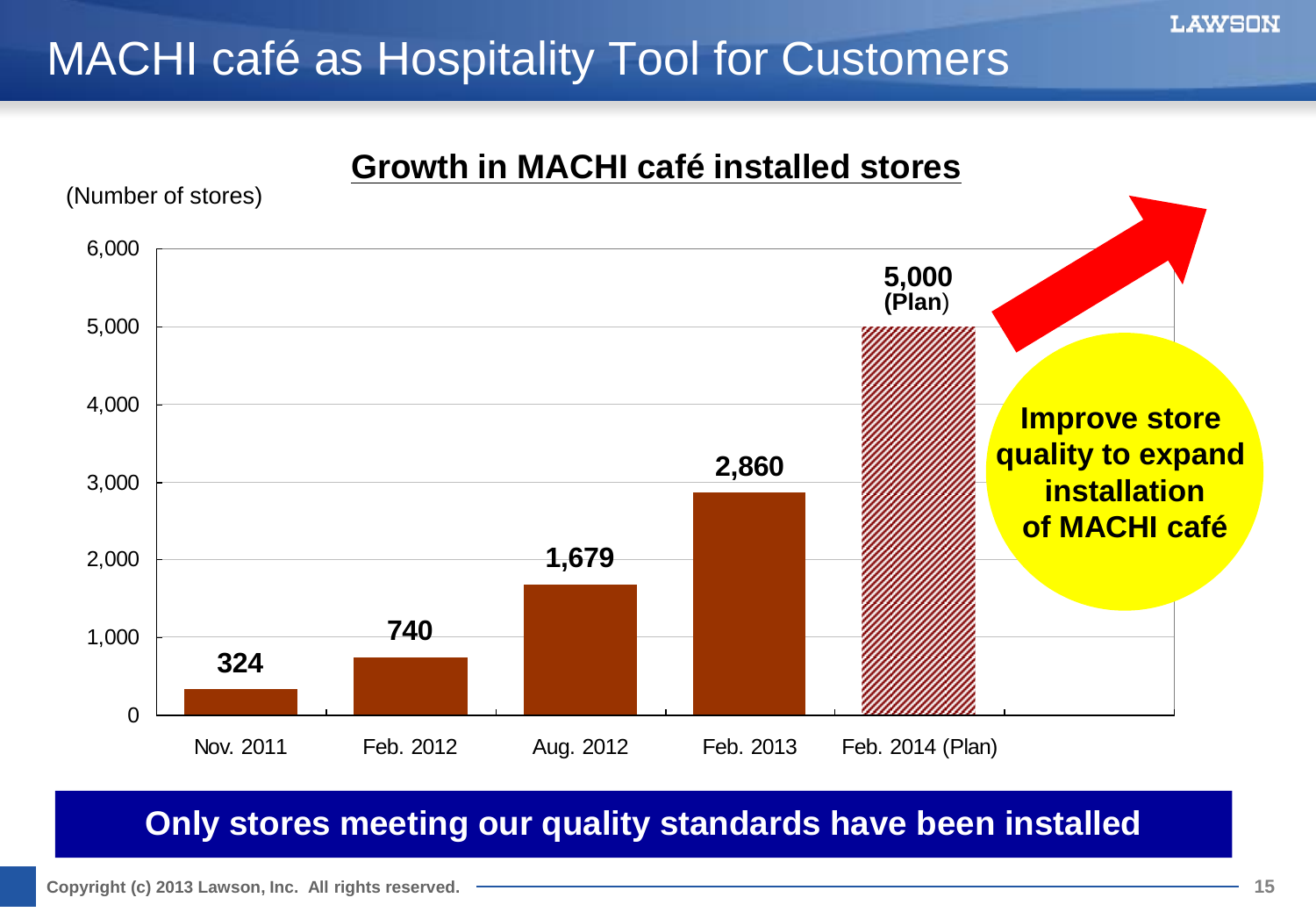#### **Over-the-counter fast foods (except MACHI café) sales yoy and MACHI café installation rate**

#### **MACHI café precedent installation started in Nagano Branch**



Note: Daily sales yoy of over -the-counter fast food items (excl. MACHI café)

#### **Recognition and familiarity of MACHI café in the commercial area ushered in expansion of other OTC fast foods sales.**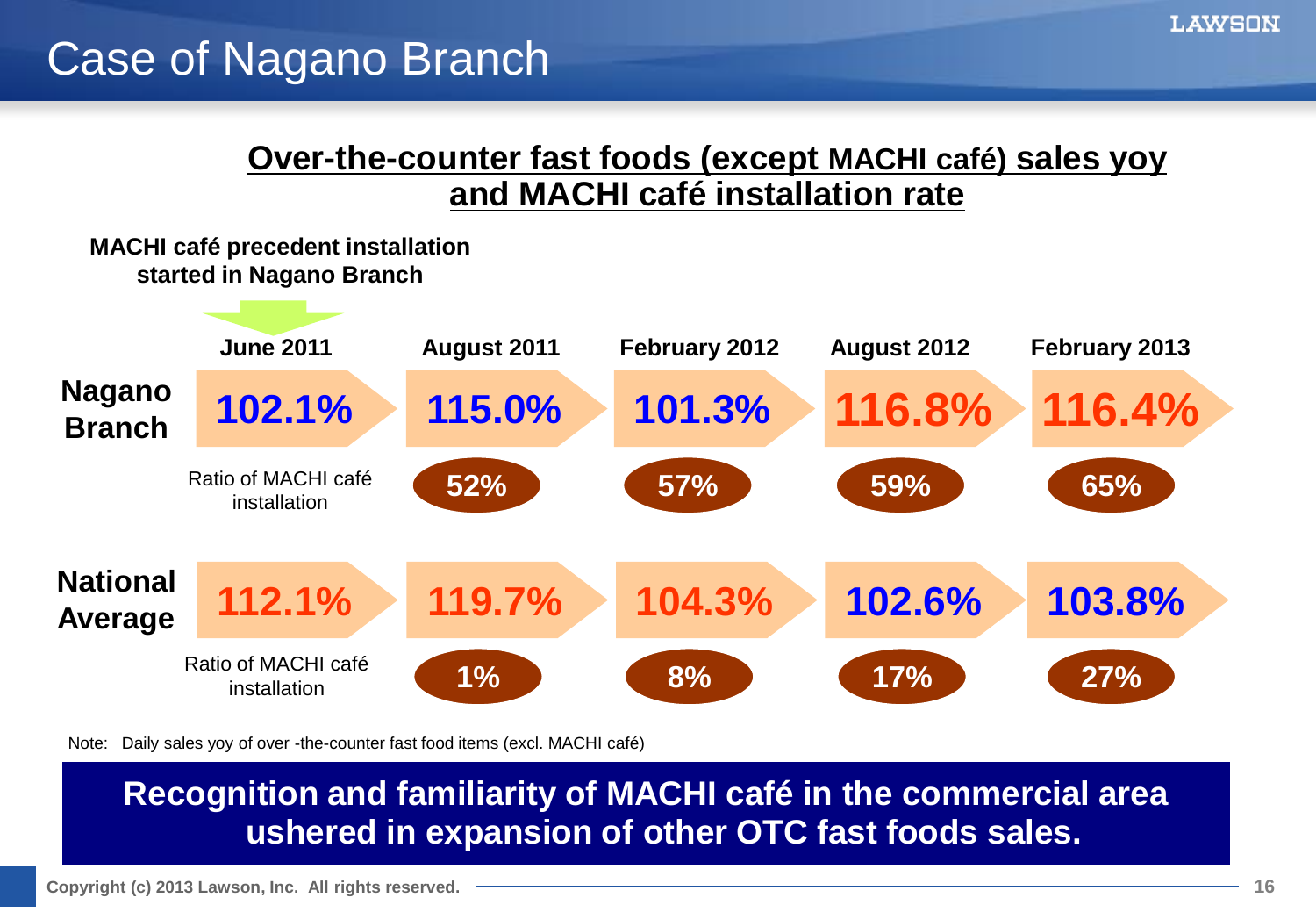### Ponta Card Data Utilization - From Segment to Individual



#### **Individual store report on its Ponta card members**



**Each store responds to its customers' needs and preference based on Ponta card data utilization.**



#### **Store operation from seat-of-the-pants approach to data-driven analytical approach**

**LAWSON**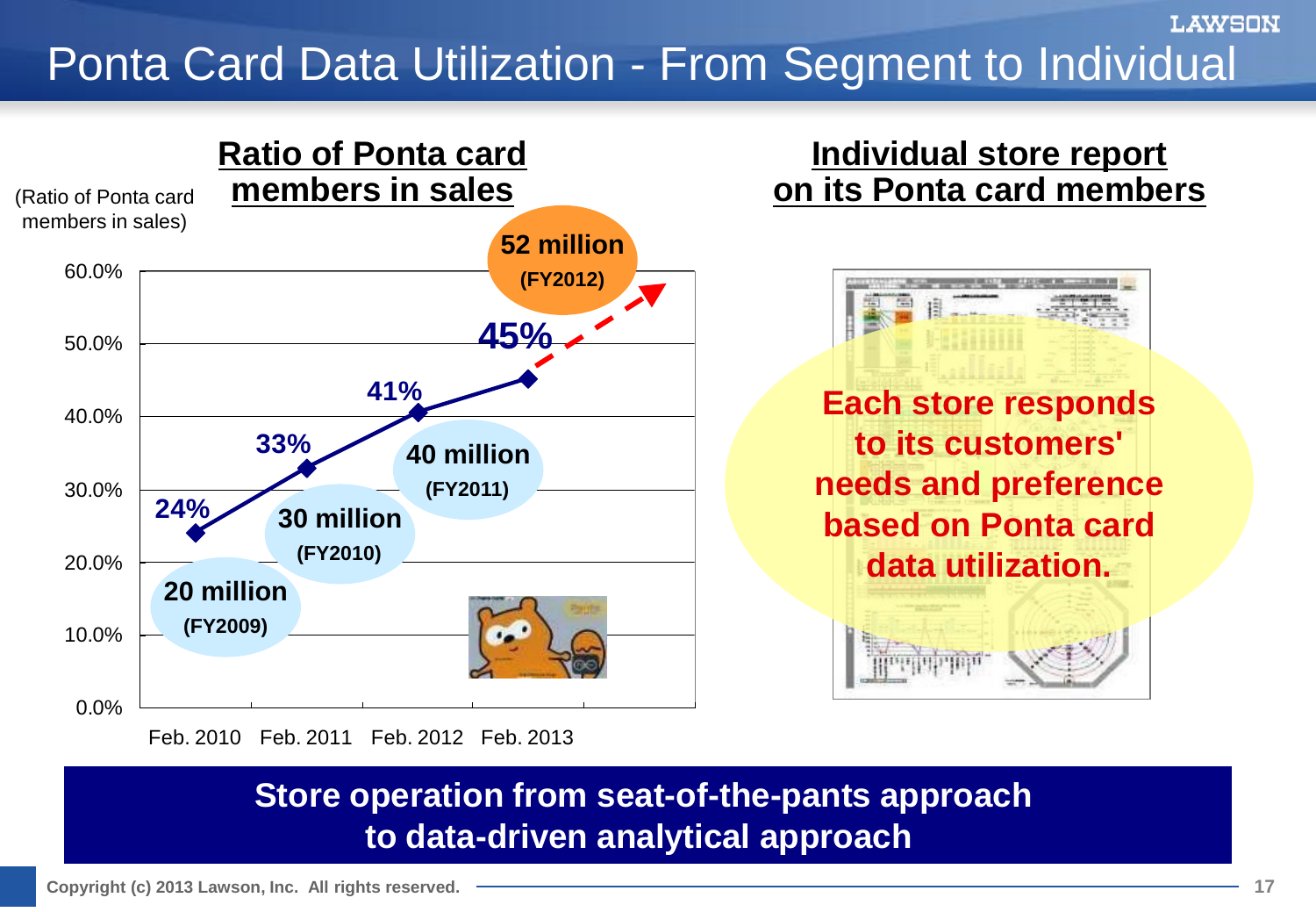## Role of SCI, Subsidiary of Supply Chain Management



**Optimize value chain to become a manufacturing retailer**

**LAWSON**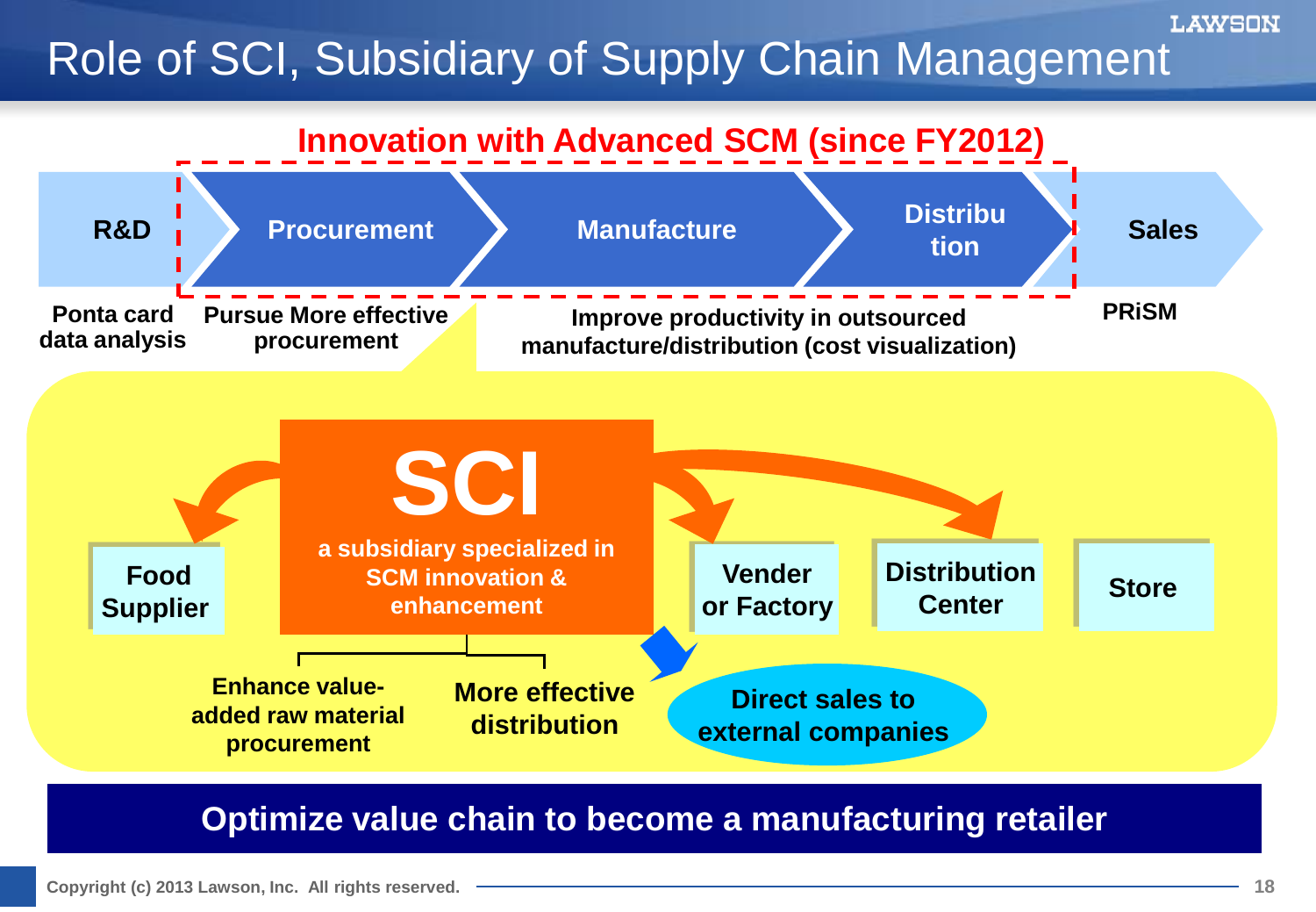### Targeting 4 pp Growth in Gross Profit Margin

#### **Gross Profit Margin Excluding Cigarettes**



#### **Continuous improvement in gross profit margin**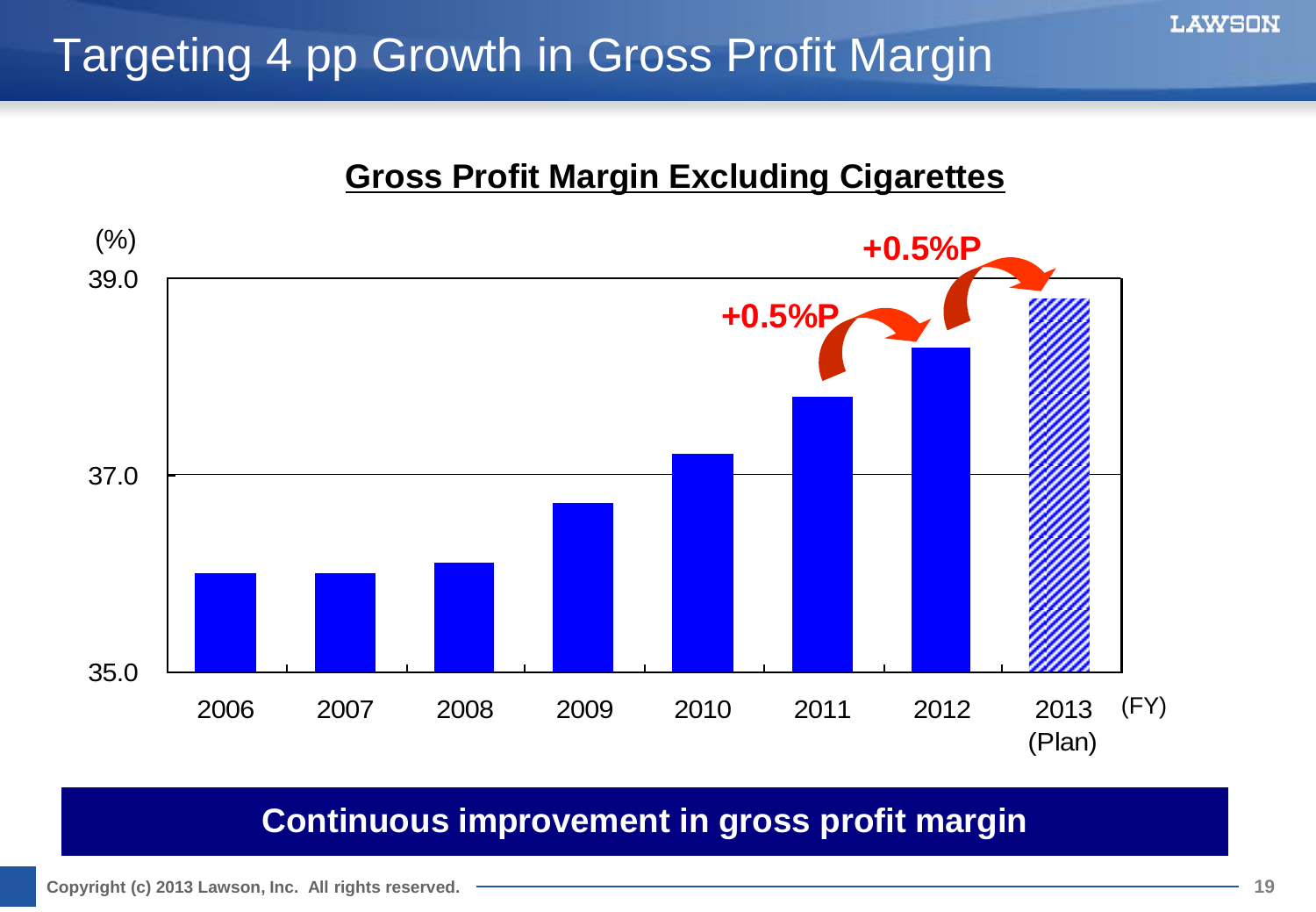### Upfront Investments in Overseas Operation

#### **Business in China**

- Shanghai: Enhance existing stores than expand considering worsening economic climate
- Chongqing & Dalian: Build recognition of LAWSON for future market growth

#### **Business in other Asian countries**

 Unfold in collaboration with major local retailers, Alpha Group in Indonesia and SAHA Group in Thailand



#### **Make a difference responding to specific local needs by utilizing convenience store formats**

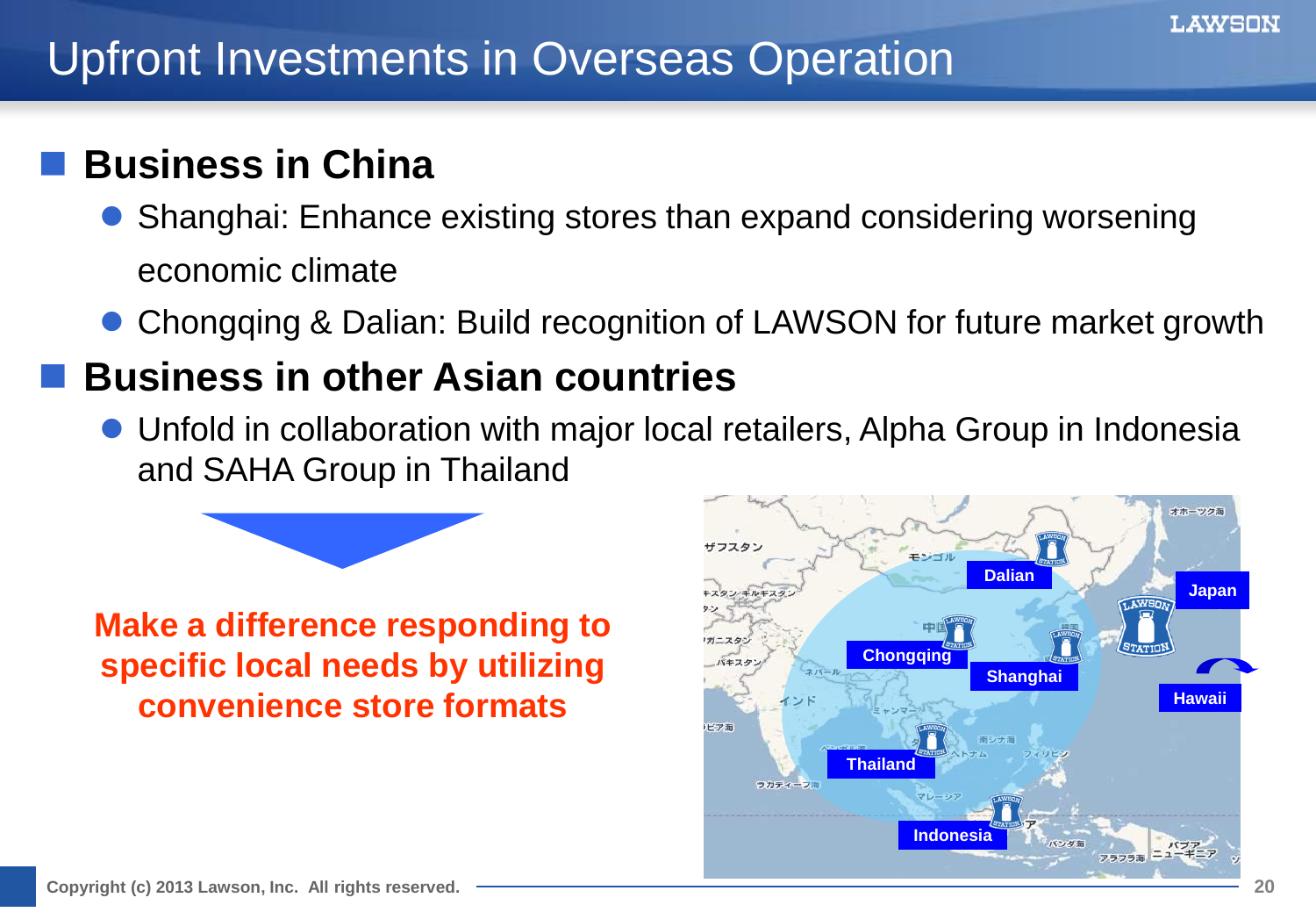**LAWSON** 

# Process of Corporate Value Creation

Takeshi Niinami President & CEO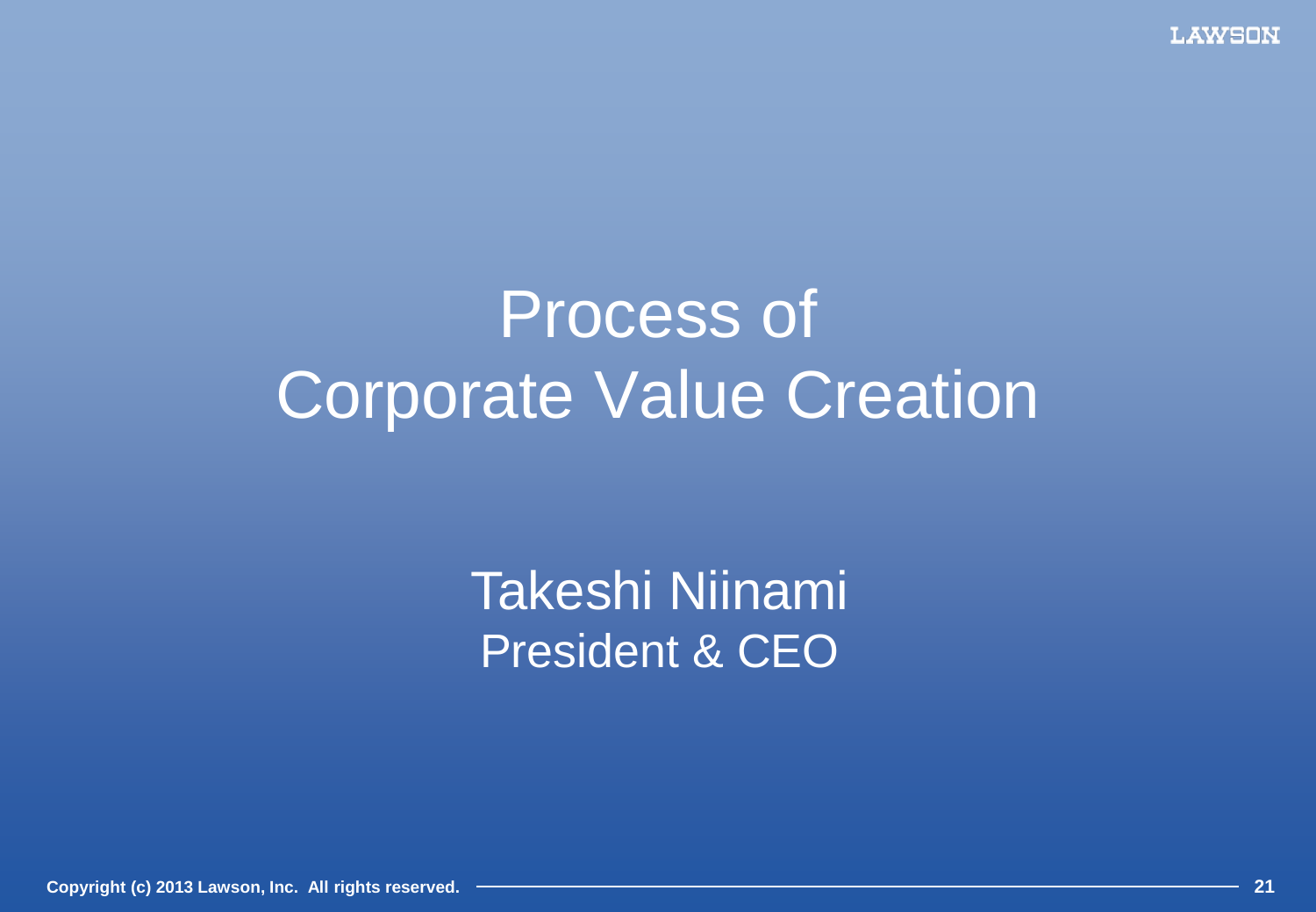### **Topics**

**Investment for sustainable growth** 

- Enhance individual store's competitiveness
- Upfront investments for sustainable growth
	- –Future vision of home convenience business
- Return to shareholders
	- **Emphasis on TSR (Total Shareholder Return)**
	- Continuous dividend growth
	- Optimal allocation of cash flow for ROE growth cycle
- **Roadmap for medium-term sustainable growth and** 20% ROE target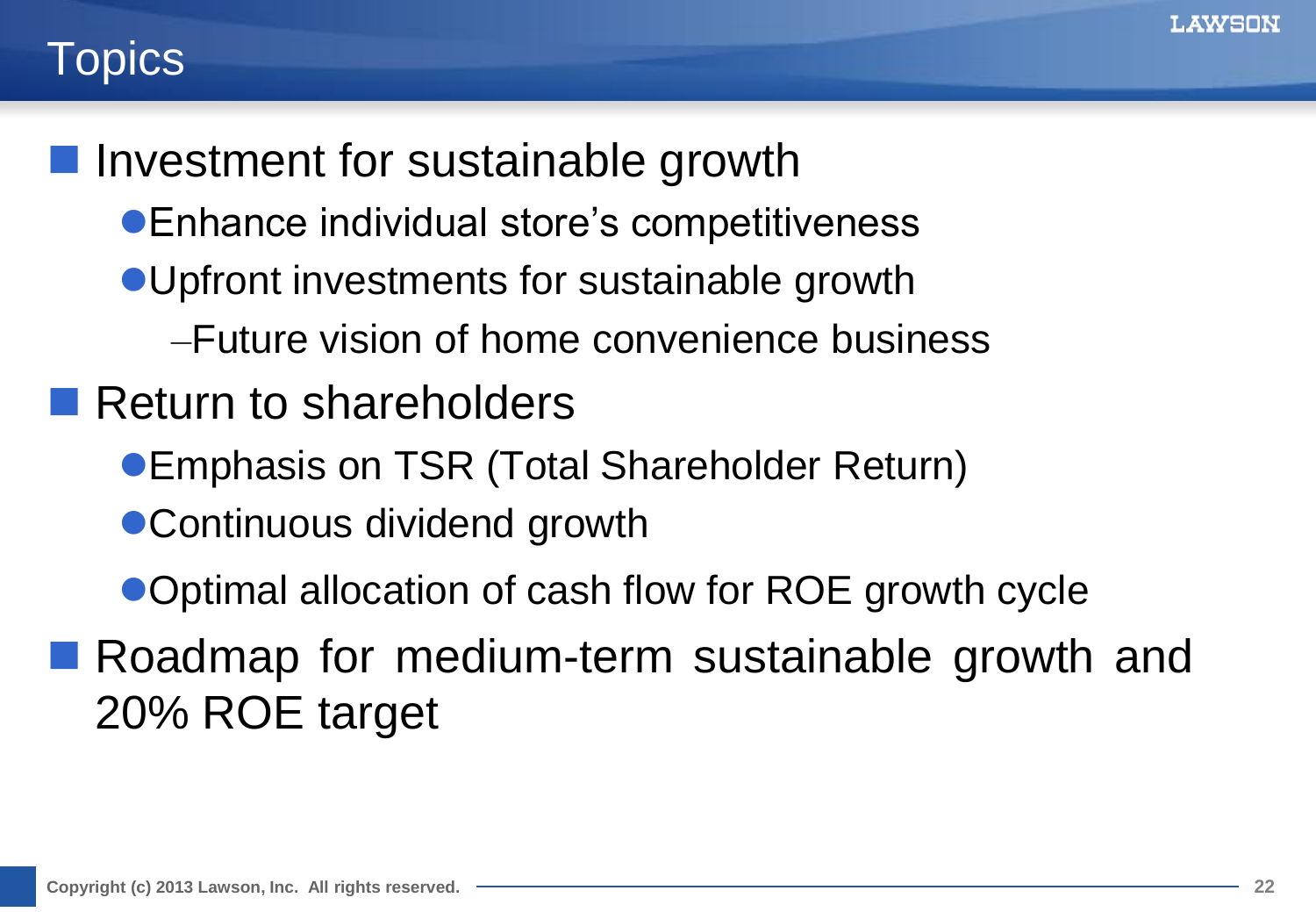### Enhance Individual Store's Competitiveness



Note: The values are calculated based on the summary of financial results of each company. Operating profit growth indicates the change from operating profit of FY2005.

#### **Operating profit growth has derived from existing store performance rather than the increased number of new openings**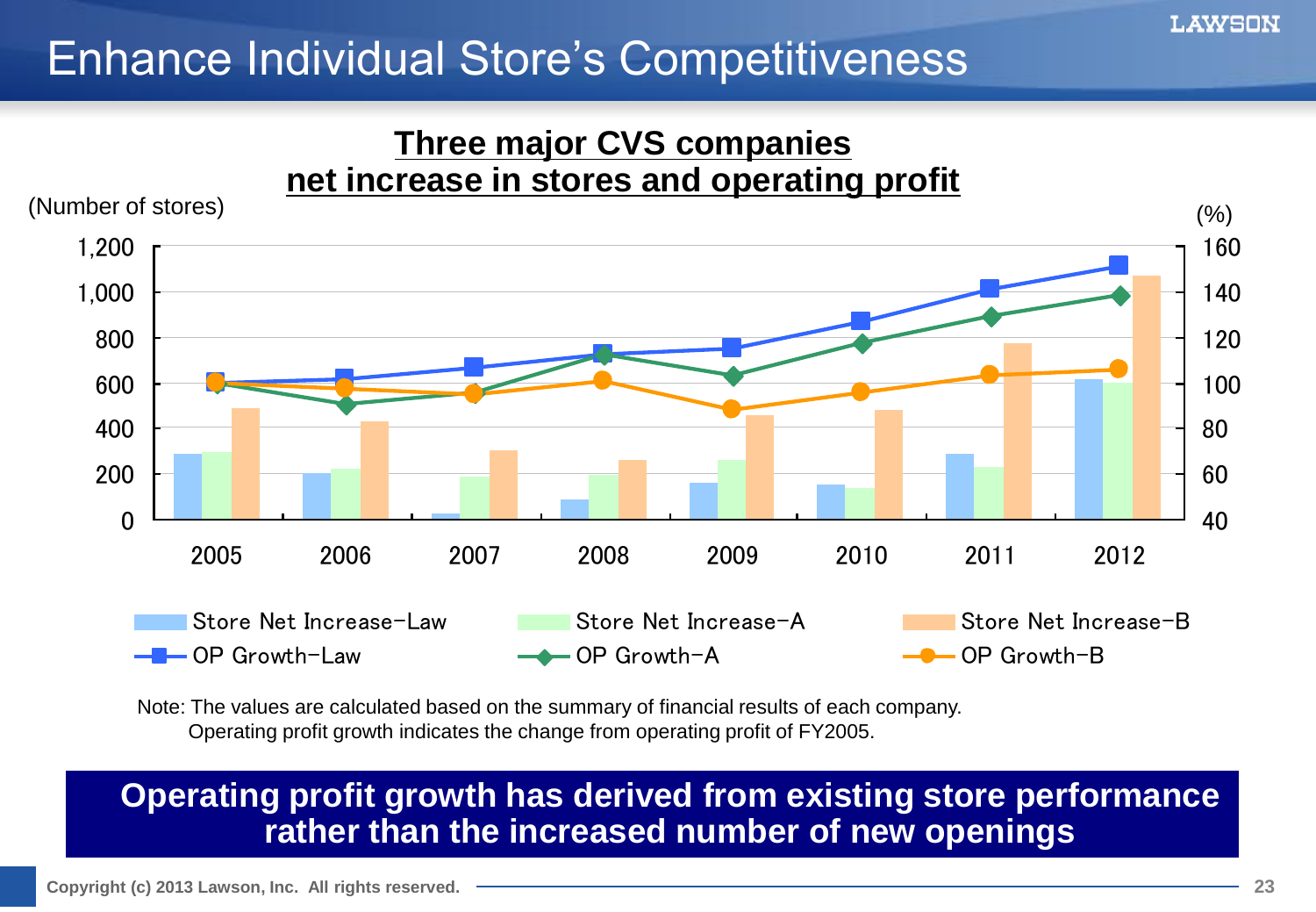### Upfront Investments for Sustainable Growth

- 1. Enhance individual store's competitiveness against competitors' aggressive store opening
	- Enrich the lineup with over-the-counter fast foods for expanding customer base
		- MACHI café
		- On-site cooking
	- Solar power on the store's roof



- 2. Upfront investment for mid-/long-term growth
	- Overseas operation
	- Home convenience business

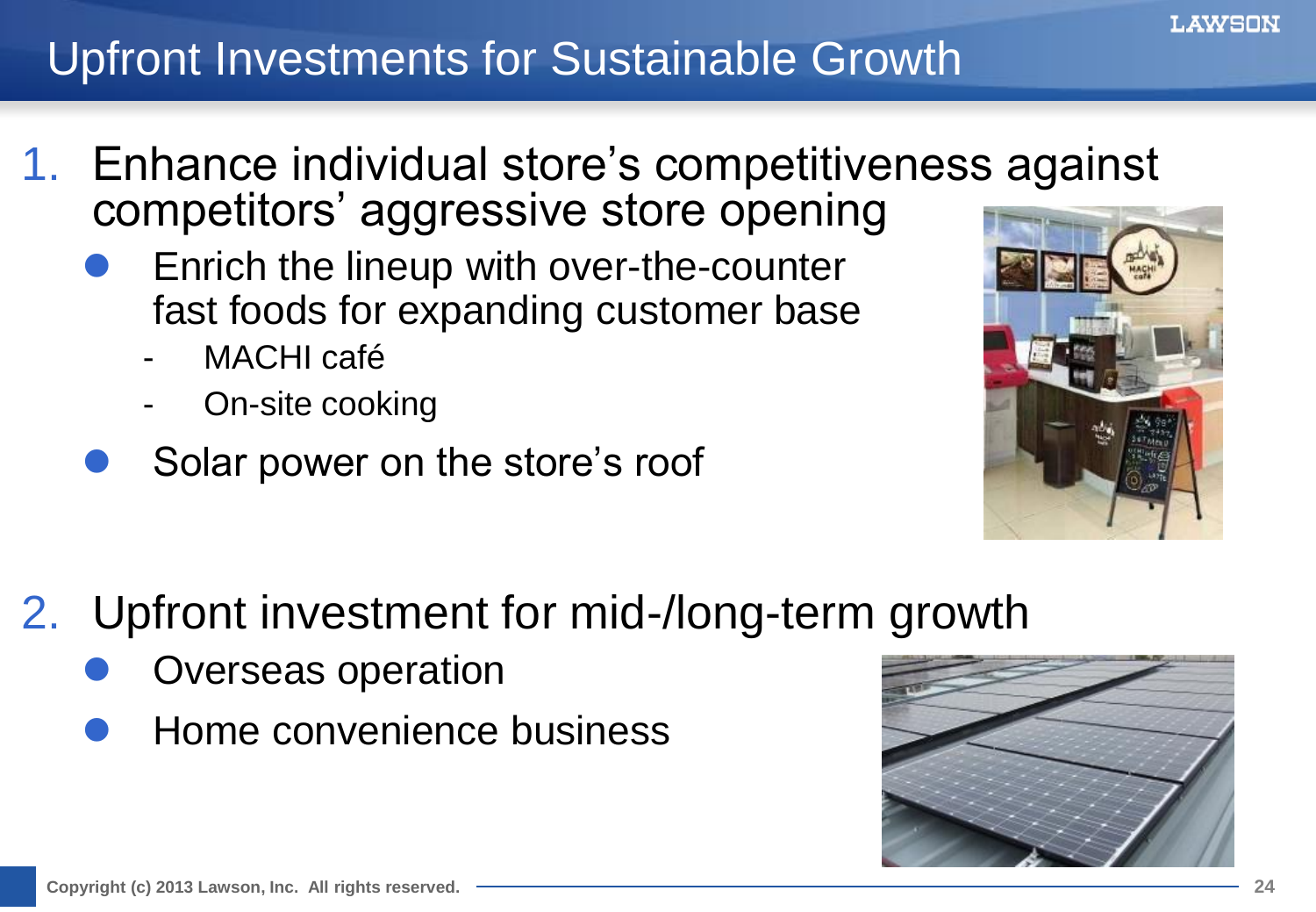### Home Convenience Business



Note: Home convenience business provides convenience of shopping for everything at home utilizing PCs, smartphones and tablet PC.

#### **We aim to realize a higher level of interplay of convenience between brickand-mortar stores and home delivery service by utilizing Ponta cards.**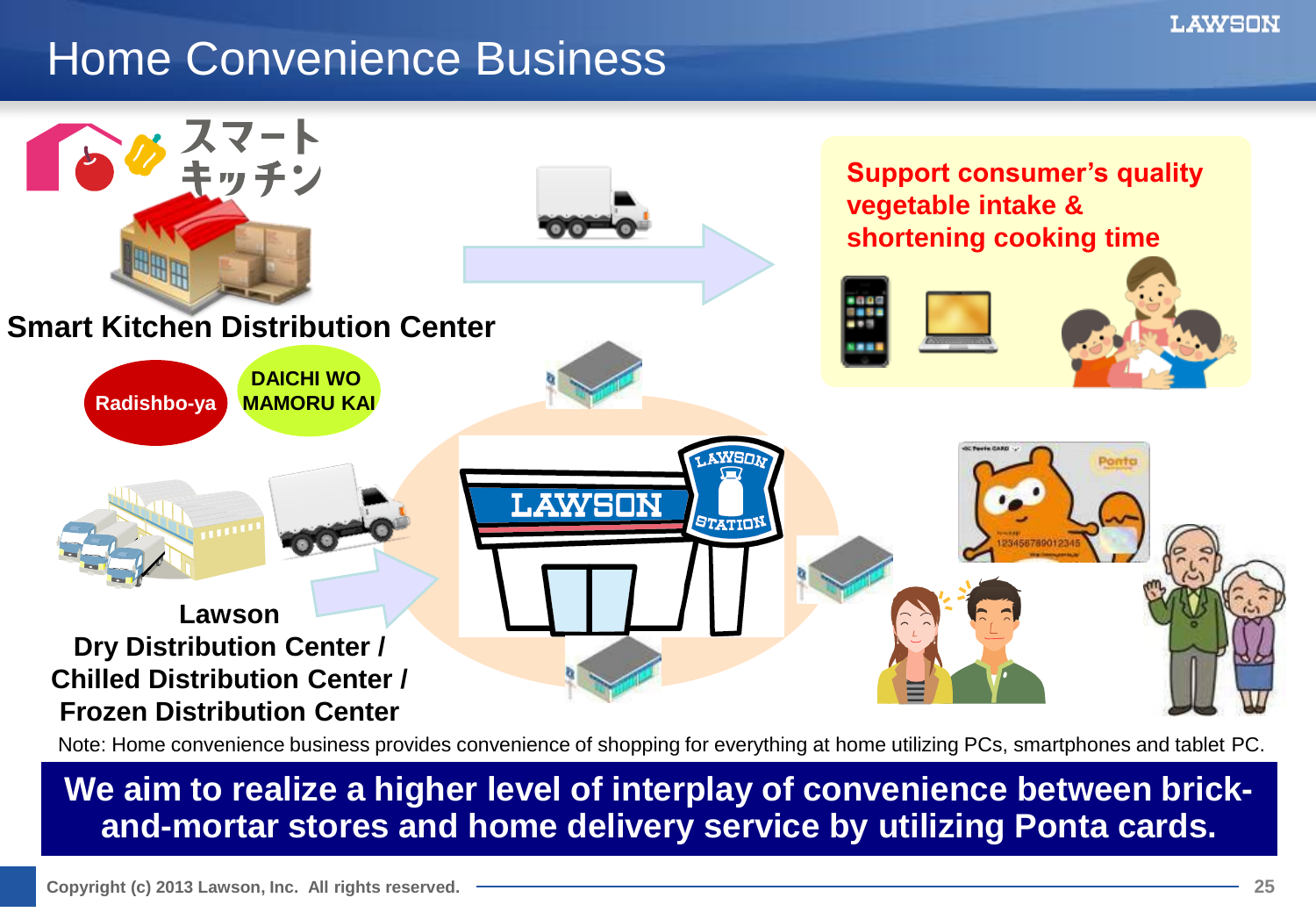### Focus on Total Shareholder Return (TSR)



Notes: Three-year TSR is a provisional calculation of total return of a stock (capital gain plus dividends) over three years from February 2010 to February 2013. Average of two major competitors is a simple average of Seven & i Holdings and FamilyMart (Company estimates)

#### **Realize high TSR is a sustaining operating profit growth and aggressive dividend increase**

**Copyright (c) 2013 Lawson, Inc. All rights reserved. 26**

**LAWSON**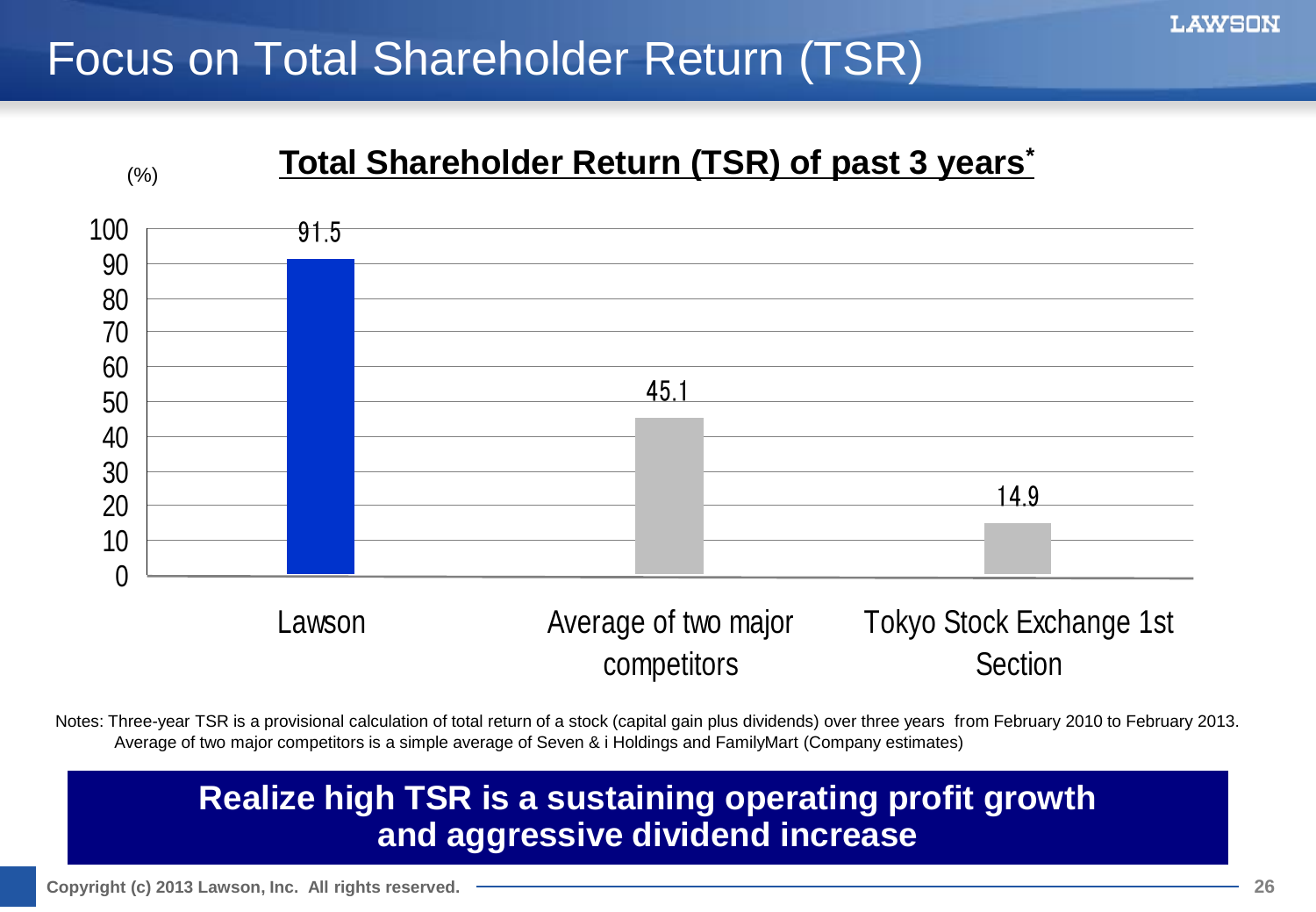### Continuous Dividend Growth

#### **Changes in annual dividends per share and dividend yield**



\* Top 20 retailers of total market value excl. apparel retailers

#### **Continuous return execution independent of temporal ups and downs**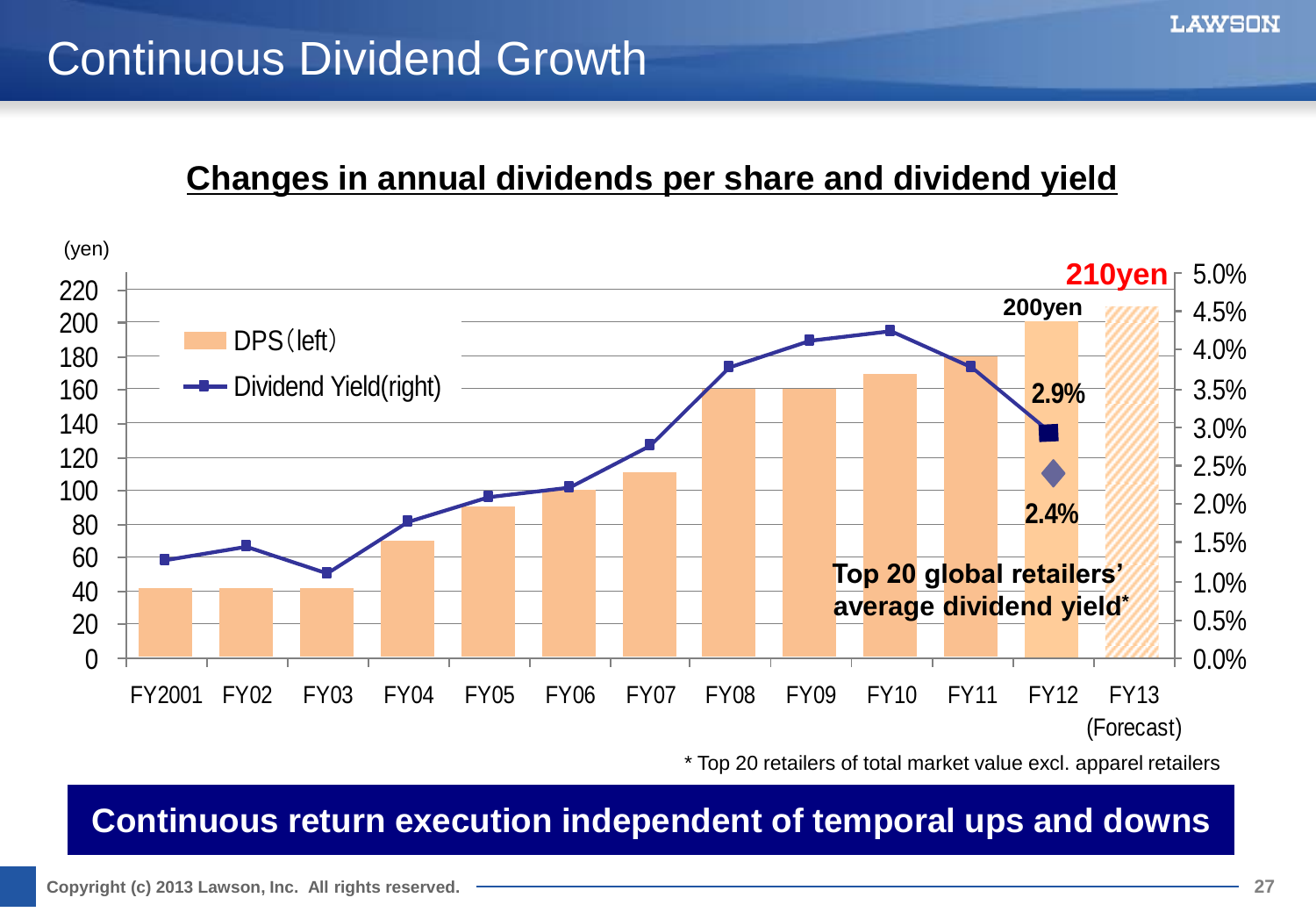#### **LAWSON** ROE Growth Cycle through Optimal Cash Flow Allocation



**Copyright (c) 2013 Lawson, Inc. All rights reserved. Complementary** and **Copyright (c) 2013 Lawson, Inc. All rights reserved.** → **Complementary**  $\rightarrow$  **Copyright (c) 2013 Lawson, Inc. All rights reserved.** → **28 Emphasis on ROI for optimal reinvestments based on economic rationality** ⇒ **Increase operating cash flow** ⇒ **Create free cash flow after reinvestments** ⇒ **Better shareholder return (dividend increase)**  ⇒ **Realize sustainable growth**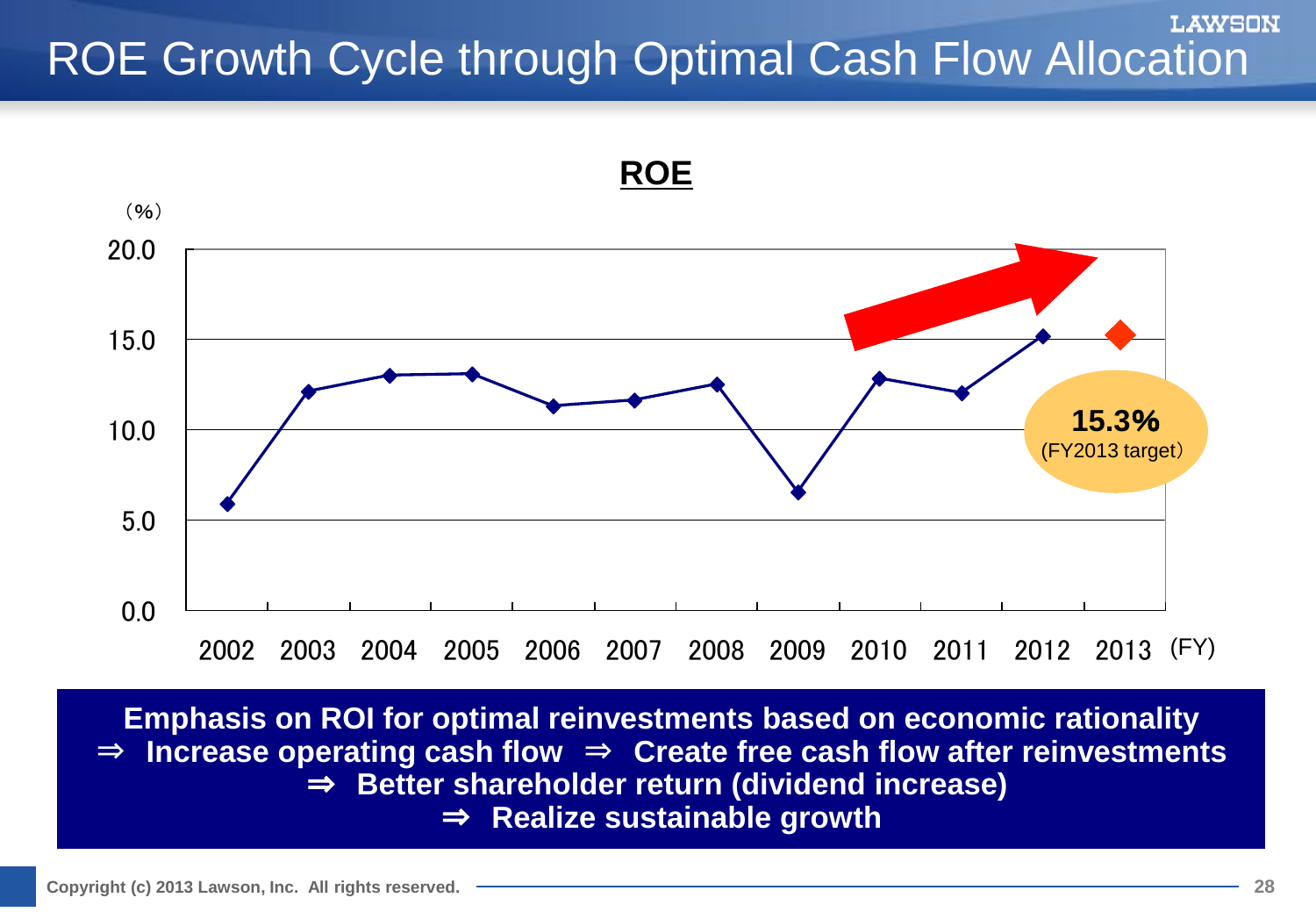## Roadmap to Medium-term Continuous Growth and ROE 20%



Triggers for the roadmap to ROE 20% and 100 billion Yen in consolidated operating profit

■Investments complying with ROIC criteria for better capital efficiency

- Improve differentiated products, CRM (Customer Relationship Management) via Ponta card and Advanced SCM reform for better gross profit margin
- Lead industry consolidation utilizing past M&A expertise

**LAWSON**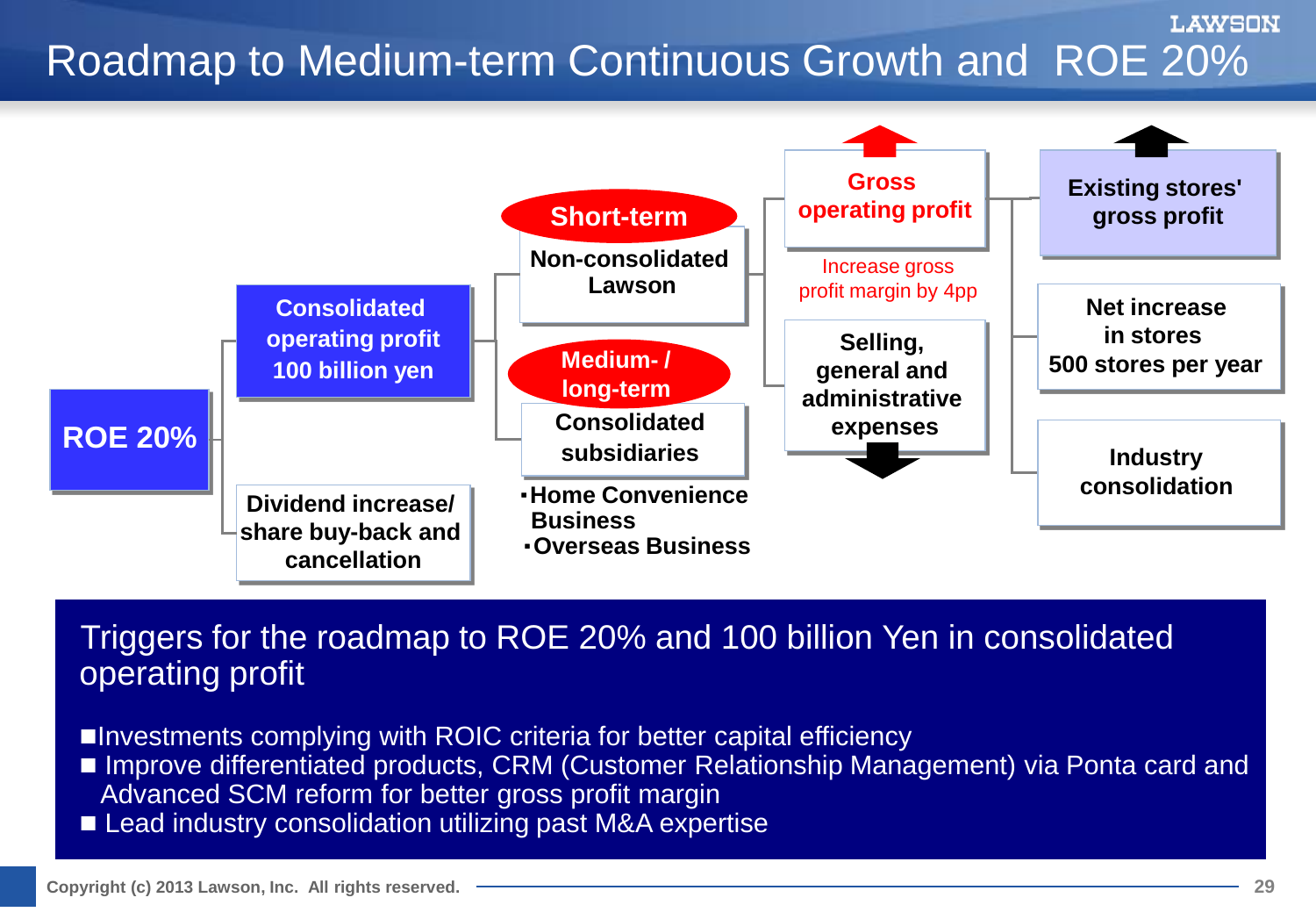**LAWSON** 

# Reference

**Copyright (c) 2013 Lawson, Inc. All rights reserved. 30**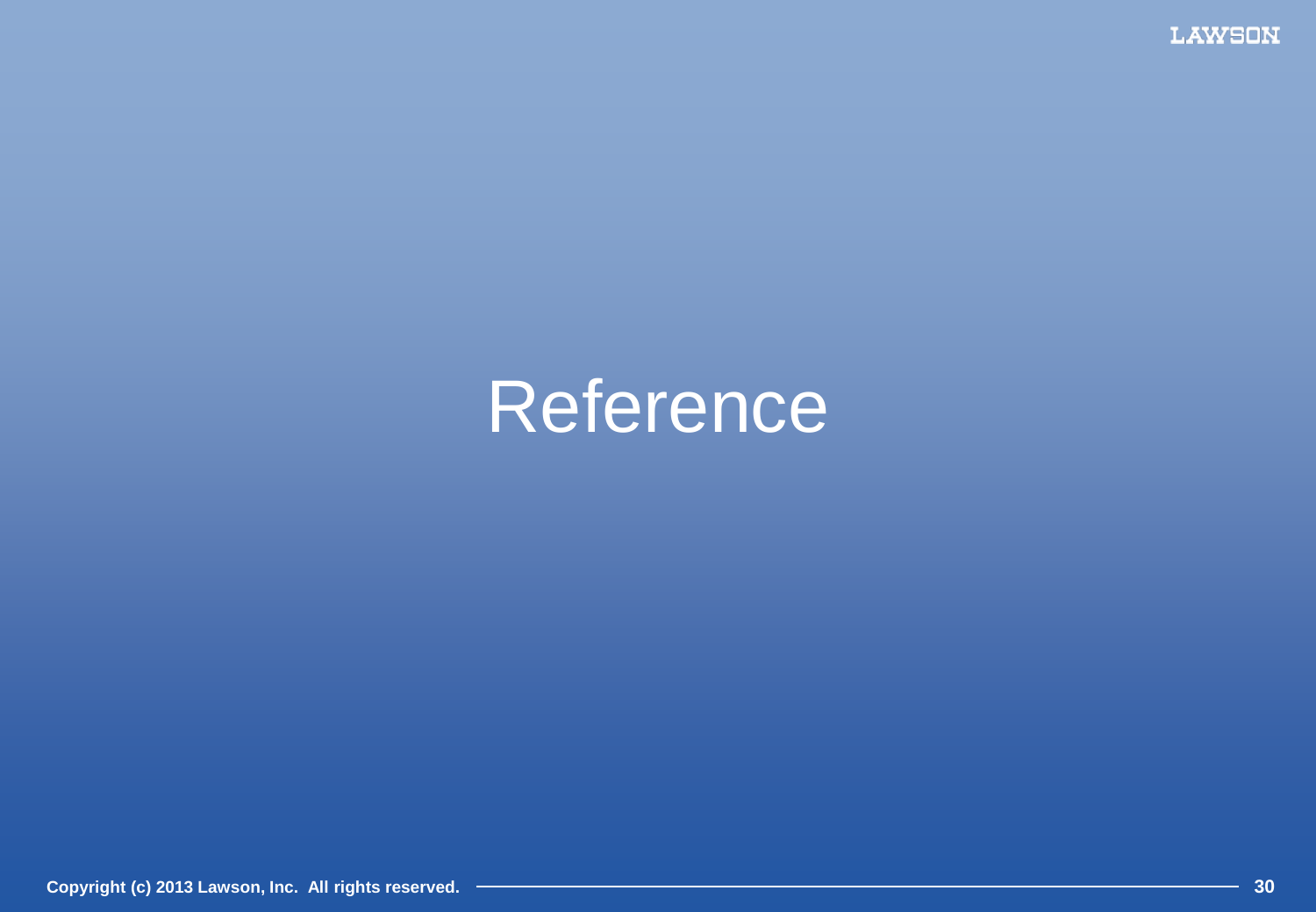### Half Year Breakdown of FY2013 Forecast

|                                       | <b>FY2013 Forecast</b> |          |                  |  |
|---------------------------------------|------------------------|----------|------------------|--|
| (Consolidated: Billions of yen)       | 1st Half               | 2nd Half | <b>Full year</b> |  |
| <b>Net sales of all stores</b>        | 1,025.0                | 995.0    | 2,020.0          |  |
| <b>Operating profit</b>               | 35.5                   | 34.5     | 70.0             |  |
| <b>Operating profit ratio</b>         | 3.5%                   | 3.5%     | 3.5%             |  |
| <b>Recurring profit</b>               | 34.6                   | 33.8     | 68.4             |  |
| <b>Net profit</b>                     | 17.3                   | 18.6     | 35.9             |  |
| (Non-consolidated)                    |                        |          |                  |  |
| Gross profit at existing stores (YoY) | 101.5%                 | 101.5%   | 101.5%           |  |
| Net sales at existing stores (YoY)    | 100.0%                 | 100.0%   | 100.0%           |  |
| Gross profit margin ratio             | 30.9%                  | 31.1%    | 31.0%            |  |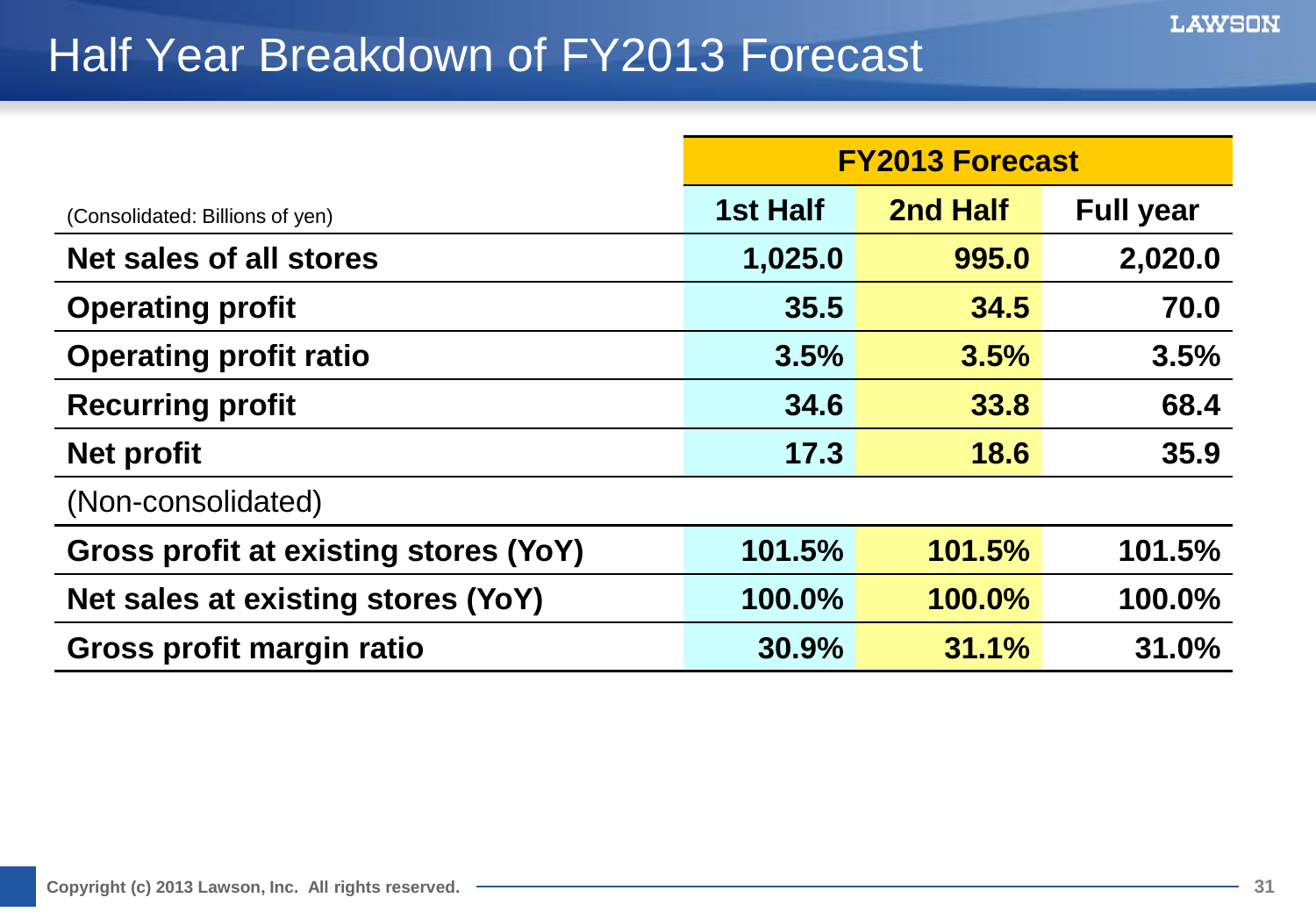$(D)$  $B = \{f(x), g(x)\}$ 

### FY2012 Consolidated Balance Sheet

|                                |                        |                              |                                     |                        | Billions of yen)             |
|--------------------------------|------------------------|------------------------------|-------------------------------------|------------------------|------------------------------|
|                                | As of Feb. 28,<br>2013 | Change from<br>Feb. 29, 2012 |                                     | As of Feb. 28.<br>2013 | Change from<br>Feb. 29, 2012 |
| <b>Total current assets</b>    | 180.2                  | 20.1                         | <b>Total current liabilities</b>    | 239.7                  | 21.8                         |
| (Cash and deposits)            | 84.7                   | 5.6                          | (Accounts payable-trade)            | 87.1                   | $\blacktriangle$ 1.0         |
| (Marketable securities)        |                        | $\blacktriangle$ 4.9         | (Deposits payable)                  | 87.5                   | 12.5                         |
| (Accounts receivable)          | 46.0                   | 13.3                         | <b>Total noncurrent liabilities</b> | 109.8                  | 11.0                         |
| <b>Total noncurrent assets</b> | 399.5                  | 28.2                         | (Long-term guarantee deposits)      | 34.8                   | $\blacktriangle$ 0.9         |
| Property, plant and equipment  | 209.1                  | 25.3                         | <b>Net Assets</b>                   | 230.1                  | 15.5                         |
| Intangible assets              | 34.0                   | 4.8                          | (Common stock)                      | 58.5                   |                              |
| Investments and other assets   | 156.2                  | 7.8                          | (Retained earnings)                 | 121.1                  | 13.9                         |
| (Long-terms loans receivable)  | 34.5                   | 2.4                          | Liabilities and net assets          | 579.8                  | 48.3                         |
| (Guatantee deposits)           | 86.1                   | 2.4                          |                                     |                        |                              |
| <b>Total Assets</b>            | 579.8                  | 48.3                         |                                     |                        |                              |